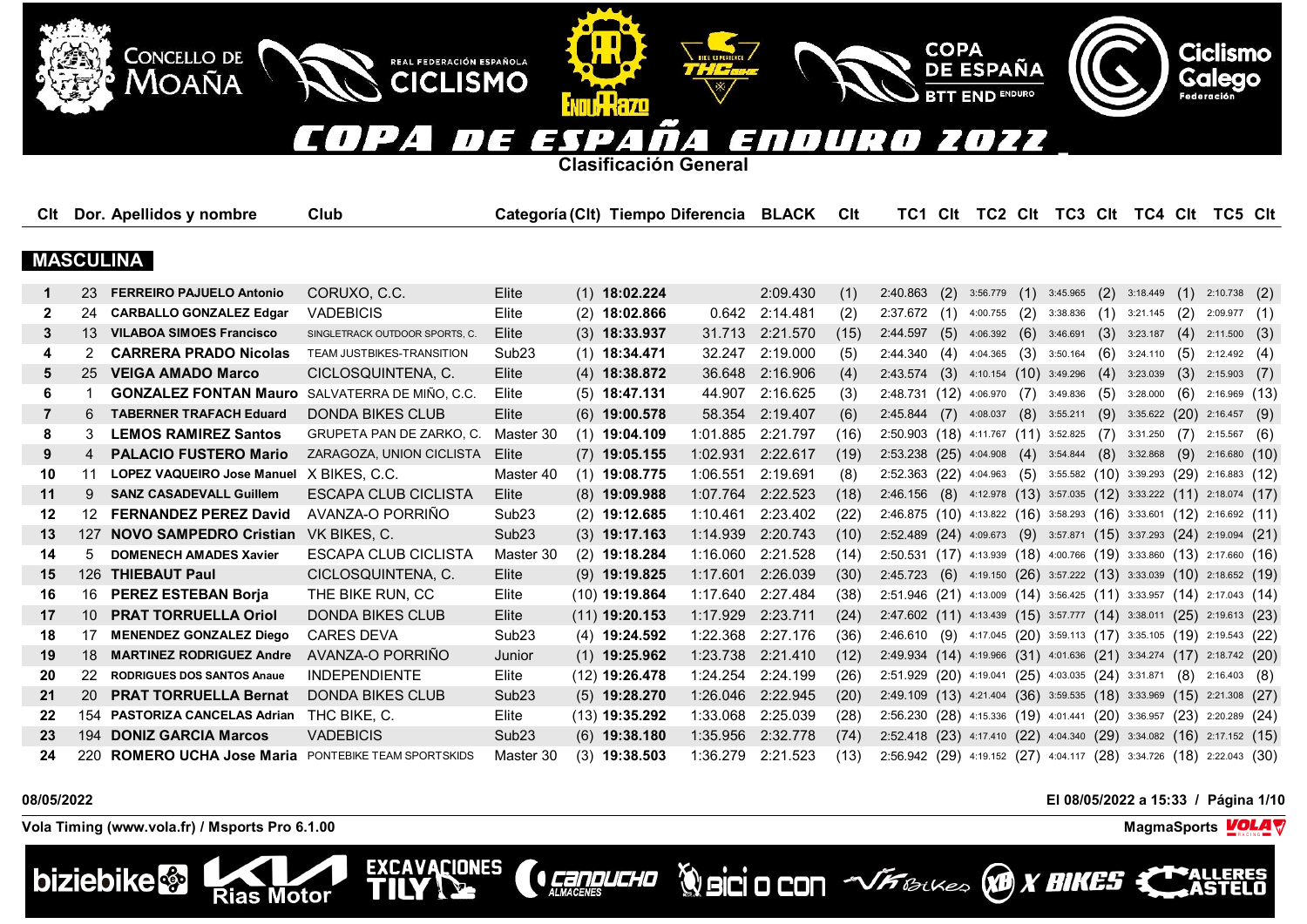## $\overline{\phantom{a}}$ n 22  $\blacksquare$  $\mathbf{I}$ E 1

**COPA** 

**DE ESPAÑA** 

**END ENDURO** 

**Clasificación General**

**THRZD** 

REAL FEDERACIÓN ESPAÑOLA

**CICLISMO** 

**EXCAVACIONES** 

TII

| Clt             |      | Dor. Apellidos y nombre         | Club                           |                   | Categoría (Clt) Tiempo Diferencia BLACK |                   |                   | Clt  |                                                                                 |  | TC1 CIt TC2 CIt TC3 CIt TC4 CIt TC5 CIt |  |  |  |
|-----------------|------|---------------------------------|--------------------------------|-------------------|-----------------------------------------|-------------------|-------------------|------|---------------------------------------------------------------------------------|--|-----------------------------------------|--|--|--|
|                 |      |                                 |                                |                   |                                         |                   |                   |      |                                                                                 |  |                                         |  |  |  |
| 25              | 7    | <b>PLAZA MATEOS Manuel</b>      | FRANCISCO PIZARRO, A.D.C.      | Elite             | $(14)$ 19:38.517                        | 1:36.293 2:23.586 |                   | (23) | 2:55.238 (26) 4:17.341 (21) 4:03.976 (27) 3:35.688 (21) 2:22.688 (34)           |  |                                         |  |  |  |
| 26              |      | 128 PAZ CORRALES Esteban        | VK BIKES, C.                   | Elite             | $(15)$ 19:40.622                        | 1:38.398 2:20.578 |                   | (9)  | 3:02.270 (43) 4:18.519 (23) 4:02.356 (22) 3:41.684 (31) 2:15.215 (5)            |  |                                         |  |  |  |
| 27              | -221 | <b>ROMERO UCHA Ismael</b>       | PONTEBIKE TEAM SPORTSKIDS      | Sub <sub>23</sub> | $(7)$ 19:44.031                         | 1:41.807 2:20.856 |                   | (11) | 2:59.593 (35) 4:23.039 (40) 4:02.778 (23) 3:36.738 (22) 2:21.027 (26)           |  |                                         |  |  |  |
| 28              | 15   | <b>BOSCH NUÑEZ David</b>        | FORNELLS DE LA SELVA, CLUB BTT | Sub <sub>23</sub> | $(8)$ 19:44.326                         | 1:42.102          | 2:19.648          | (7)  | 2:51.695 (19) 4:19.595 (30) 4:16.450 (61) 3:38.648 (27) 2:18.290 (18)           |  |                                         |  |  |  |
| 29              | 14   | <b>OLM BURNAT Pau</b>           | VIC-ETB CLUB NATACIO           | Junior            | $(2)$ 19:48.298                         | 1:46.074 2:26.391 |                   | (32) | 2:50.152 (15) 4:13.830 (17) 4:11.226 (44) 3:38.754 (28) 2:27.945 (63)           |  |                                         |  |  |  |
| 30              |      | 28 MUNITXA ARRINDA Jon          | EISER-HIRUMET                  | Elite             | (16) 19:50.498                          | 1:48.274 2:23.950 |                   | (25) | 3:04.157 (49) 4:18.673 (24) 4:03.238 (25) 3:38.598 (26) 2:21.882 (29)           |  |                                         |  |  |  |
| 31              |      | 225 ESTEVEZ ALONSO Marcos       | PONTEBIKE TEAM SPORTSKIDS      | Junior            | $(3)$ 19:57.634                         |                   | 1:55.410 2:22.946 | (21) | 2:59.703 (36) 4:19.586 (29) 4:11.059 (42) 3:42.805 (36) 2:21.535 (28)           |  |                                         |  |  |  |
| 32 <sub>2</sub> | 44   | <b>LOUREIRO GIRALDEZ Manuel</b> | CORUXO, C.C.                   | Sub <sub>23</sub> | $(9)$ 20:03.202                         | 2:00.978 2:27.586 |                   | (40) | 2:57.817 (31) 4:23.877 (41) 4:07.496 (33) 3:42.133 (33) 2:24.293 (40)           |  |                                         |  |  |  |
| 33              |      | 129 MELON BALLESTEROS Xacobe    | VK BIKES, C.                   | Master 40         | $(2)$ 20:04.121                         | 2:01.897 2:27.722 |                   | (41) | 3:03.660 (48) 4:20.474 (33) 4:08.832 (37) 3:42.441 (35) 2:20.992 (25)           |  |                                         |  |  |  |
| 34              |      | 188 PEDREIRA ESTEVEZ Alberto    | BICI VERDE, C.C.               | Elite             | $(17)$ 20:06.118                        | 2:03.894 2:28.812 |                   | (51) | 3:00.442 (38) 4:20.485 (34) 4:08.551 (36) 3:44.566 (40) 2:23.262 (36)           |  |                                         |  |  |  |
| 35              |      | 130 LEMOS ALVAREZ Miquel        | VK BIKES, C.                   | Junior            | $(4)$ 20:09.051                         | 2:06.827 2:26.343 |                   | (31) | 2:58.195 (32) 4:23.009 (39) 4:09.438 (38) 3:49.617 (53) 2:22.449 (33)           |  |                                         |  |  |  |
| 36              | 157  | <b>PARADA BEA Hector</b>        | + ENDURO MTB, C.               | Master 30         | $(4)$ 20:09.204                         | 2:06.980          | 2:28.832          | (52) | 2:58.247 (33) 4:30.316 (53) 4:07.590 (34) 3:41.836 (32) 2:22.383 (32)           |  |                                         |  |  |  |
| 37              | 131  | <b>JUNCAL ABAL Alejandro</b>    | VK BIKES, C.                   | Master 40         | $(3)$ 20:11.045                         | 2:08.821 2:24.707 |                   | (27) | 3:12.438 (74) 4:22.416 (38) 4:03.395 (26) 3:44.961 (41) 2:23.128 (35)           |  |                                         |  |  |  |
| 38              |      | 230 NUNEZ GIL Carlos            | KAMIKAZES, C.D.                | Elite             | (18) 20:12.114                          | 2:09.890 2:27.887 |                   | (43) | 3:00.863 (39) 4:29.801 (52) 4:05.394 (30) 3:42.821 (37) 2:25.348 (47)           |  |                                         |  |  |  |
| 39              | 80.  | <b>DAPENA CASTROMAN Pedro</b>   | CICLOSQUINTENA, C.             | Master 40         | $(4)$ 20:13.346                         | 2:11.122 2:31.207 |                   | (65) | 2:57.379 (30) 4:26.650 (47) 4:12.852 (48) 3:40.641 (30) 2:24.617 (42)           |  |                                         |  |  |  |
| 40              |      | 173 COSTAS PARADA Leandro       | BIKE OU NON VAI, P.C.          | Master 30         | $(5)$ 20:18.039                         | 2:15.815 2:29.988 |                   | (60) | 3:06.246 (54) 4:21.914 (37) 4:10.590 (40) 3:45.567 (43) 2:23.734 (38)           |  |                                         |  |  |  |
| 41              | 19   | <b>MORALES RESINA Juan Luis</b> | EOLO, C.D.                     | Elite             | $(19)$ 20:18.446                        | 2:16.222 2:28.961 |                   | (53) | 3:03.133 (46) 4:21.259 (35) 4:11.266 (45) 3:47.867 (51) 2:25.960 (54)           |  |                                         |  |  |  |
| 42              |      | 152 RIOS DURAN Balbino          | THC BIKE, C.                   | Master 30         | $(6)$ 20:21.368                         |                   | 2:19.144 2:28.242 | (44) | 3:08.957 (63) 4:28.947 (51) 4:05.762 (31) 3:45.562 (42) 2:23.898 (39)           |  |                                         |  |  |  |
| 43              | 26   | <b>BOULLOSA SEOANE Brais</b>    | BICI VERDE, C.C.               | Elite             | $(20)$ 20:22.564                        | 2:20.340 2:28.566 |                   | (48) | 3:11.320 (67) 4:20.220 (32) 4:06.801 (32) 3:51.012 (59) 2:24.645 (43)           |  |                                         |  |  |  |
| 44              | 69   | <b>FUERTES SECO Diego</b>       | NORTH BIKE LA BAÑEZA, C.D.     | Master 30         | $(7)$ 20:24.326                         |                   | 2:22.102 2:29.152 | (55) | 3:02.250 (42) 4:25.189 (44) 4:11.782 (46) 3:48.852 (52) 2:27.101 (58)           |  |                                         |  |  |  |
| 45              | 90   | <b>FERNANDEZ RIOBO Hugo</b>     | BUEU, C.C.                     | Master 40         | $(5)$ 20:27.676                         | 2:25.452 2:29.738 |                   | (58) | 3:02.515 (44) 4:34.752 (63) 4:13.234 (49) 3:43.730 (38) 2:23.707 (37)           |  |                                         |  |  |  |
| 46              | 60   | <b>SANCHEZ NAVARRO Luis</b>     | SIERRA ESPUÑA C.C.             | Master 30         | $(8)$ 20:28.189                         | 2:25.965          | 2:26.785          | (34) | $3:02.074$ (41) $4:30.662$ (54) $4:14.297$ (55) $3:47.234$ (47) $2:27.137$ (60) |  |                                         |  |  |  |
| 47              | 38   | <b>GARCIA FAURA Asier</b>       | ZARAGOZA, UNION CICLISTA       | Sub <sub>23</sub> | (10) 20:29.487                          | 2:27.263          | 2:30.551          | (64) | 3:05.454 (53) 4:25.259 (45) 4:12.738 (47) 3:51.129 (60) 2:24.356 (41)           |  |                                         |  |  |  |
| 48              | 21   | <b>LEEUWENBERG Rafael</b>       | LOOSE RIDERS, TERUEL           | Sub <sub>23</sub> | $(11)$ 20:30.050                        | 2:27.826          | 2:27.485          | (39) | 3:08.414 (60) 4:24.588 (43) 4:13.340 (50) 3:50.965 (58) 2:25.258 (46)           |  |                                         |  |  |  |
| 49              |      | 202 MANZANO CONESA Antonio      | CICLOSQUINTENA, C.             | Elite             | $(21)$ 20:32.857                        | 2:30.633          | 2:28.500          | (46) | $3:04.793$ (51) 4:26.446 (46) 4:15.649 (59) 3:51.254 (61) 2:26.215 (56)         |  |                                         |  |  |  |
| 50              |      | 50 GUILLAMON FABREGAT Juan      | MTB ANIMALS DE MONTE. CC       | Junior            | $(5)$ 20:34.313                         | 2:32.089          | 2:28.691          | (50) | 3:08.551 (61) 4:35.072 (66) 4:14.121 (53) 3:42.382 (34) 2:25.496 (48)           |  |                                         |  |  |  |

**CEREDUCHO** 

**08/05/2022 El 08/05/2022 a 15:33 / Página 2/10**

**Vola Timing (www.vola.fr) / Msports Pro 6.1.00 MagmaSports VOLA** 

**Rias Motor** 

CONCELLO DE

Moaña





**WorkSittU** 

**Ciclismo**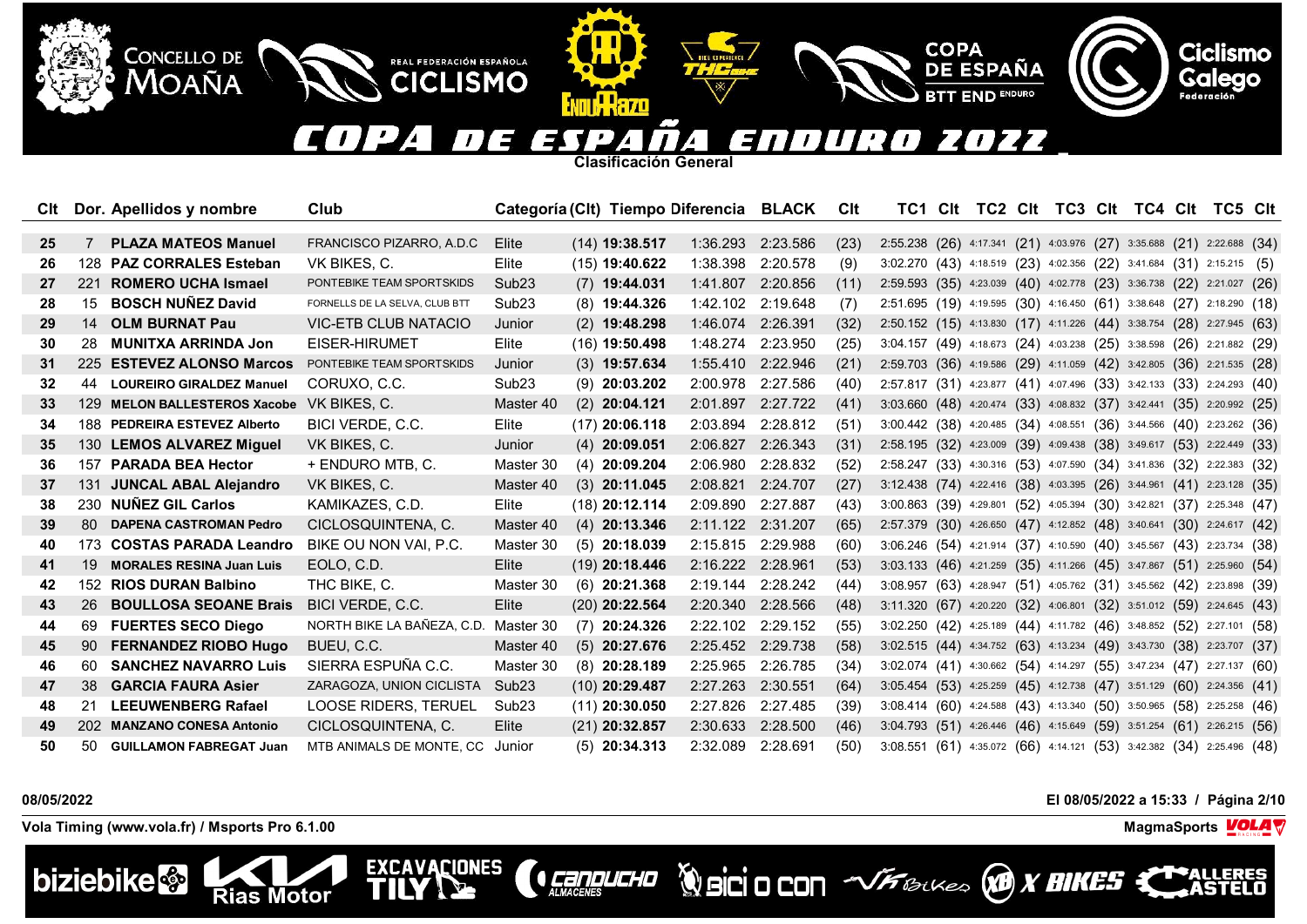### $\overline{\phantom{a}}$ n 22  $\blacksquare$  $\overline{ }$  $\mathbf{z}$ ' = 1

**Clasificación General**

IKKAZO

REAL FEDERACIÓN ESPAÑOLA

**CICLISMO** 

**EXCAVACIONES** 

TII

| Clt |     | Dor. Apellidos y nombre            | Club                        |                   | Categoría (Clt) Tiempo Diferencia BLACK |                   |                   | Clt   | TC1                                                                     | Clt |  |  |  | TC2 CIt TC3 CIt TC4 CIt TC5 CIt |  |
|-----|-----|------------------------------------|-----------------------------|-------------------|-----------------------------------------|-------------------|-------------------|-------|-------------------------------------------------------------------------|-----|--|--|--|---------------------------------|--|
|     |     |                                    |                             |                   |                                         |                   |                   |       |                                                                         |     |  |  |  |                                 |  |
| 51  | 33  | <b>LAGUNA GOMEZ Javier</b>         | <b>INDEPENDIENTE</b>        | Elite             | $(22)$ 20:34.694                        |                   | 2:32.470 2:34.090 | (81)  | 3:01.899 (40) 4:33.326 (58) 4:13.789 (51) 3:45.930 (44) 2:25.660 (50)   |     |  |  |  |                                 |  |
| 52  |     | 172 GIL MARTINEZ Jose Antonio      | BIKE OU NON VAI, P.C.       | Master 40         | $(6)$ 20:35.211                         | 2:32.987 2:27.847 |                   | (42)  | 3:23.602 (115) 4:24.563 (42) 4:09.801 (39) 3:47.027 (46) 2:22.371 (31)  |     |  |  |  |                                 |  |
| 53  | 42  | <b>GIMENEZ ARASANZ Miquel</b>      | BARBASTRO, C.C.             | Sub <sub>23</sub> | $(12)$ 20:48.160                        | 2:45.936 2:35.117 |                   | (86)  | 3:03.055 (45) 4:36.673 (71) 4:17.523 (65) 3:47.855 (50) 2:27.937 (62)   |     |  |  |  |                                 |  |
| 54  | 94  | <b>MARCOS CARLUS Fernando</b>      | LAESPORT C.D.               | Master 40         | $(7)$ 20:48.318                         | 2:46.094          | 2:31.664          | (67)  | 3:08.164 (59) 4:34.732 (62) 4:19.285 (72) 3:49.731 (54) 2:24.742 (44)   |     |  |  |  |                                 |  |
| 55  | 55  | <b>CABACO MECCA Luis</b>           | CORUXO, C.C.                | Junior            | $(6)$ 20:48.552                         | 2:46.328 2:28.984 |                   | (54)  | 3:23.367 (114) 4:28.091 (48) 4:11.211 (43) 3:51.344 (63) 2:25.555 (49)  |     |  |  |  |                                 |  |
| 56  | 56. | <b>LOUREIRO AMADO Guillermo</b>    | CICLOSQUINTENA, C.          | Junior            | $(7)$ 20:50.539                         | 2:48.315 2:38.011 |                   | (101) | 3:06.617 (55) 4:35.650 (68) 4:14.281 (54) 3:47.379 (49) 2:28.601 (67)   |     |  |  |  |                                 |  |
| 57  | 79  | <b>LOPEZ SEGUI Francisco Manue</b> | SARRIA, CC                  | Master 40         | $(8)$ 20:50.822                         | 2:48.598 2:33.816 |                   | (79)  | 3:03.461 (47) 4:43.713 (96) 4:14.309 (56) 3:46.180 (45) 2:29.343 (68)   |     |  |  |  |                                 |  |
| 58  | 125 | <b>CARREGAL GARCIA Jorge</b>       | CICLOSQUINTENA, C.          | Elite             | $(23)$ 20:53.794                        |                   | 2:51.570 2:28.492 | (45)  | 3:00.082 (37) 4:44.892 (102) 4:20.343 (75) 3:54.078 (67) 2:25.907 (53)  |     |  |  |  |                                 |  |
| 59  | 67  | <b>FERNANDEZ GUISANDE Helder</b>   | BICI O CON. C.              | Master 30         | $(9)$ 20:54.744                         | 2:52.520 2:29.781 |                   | (59)  | 3:09.293 (64) 4:34.029 (59) 4:17.719 (66) 3:56.571 (80) 2:27.351 (61)   |     |  |  |  |                                 |  |
| 60  | 181 | <b>ALVAREZ ALVAREZ Jonatan</b>     | MONTEFERRO BIKE CLUB        | Master 30         | $(10)$ 20:55.502                        | 2:53.278 2:49.453 |                   | (165) | 3:04.531 (50) 4:28.395 (50) 4:13.907 (52) 3:53.329 (65) 2:25.887 (52)   |     |  |  |  |                                 |  |
| 61  | 151 | <b>COSTA RODRIGUEZ Mario</b>       | THC BIKE, C.                | Master 30         | $(11)$ 20:55.657                        | 2:53.433 2:31.406 |                   | (66)  | 3:11.934 (70) 4:32.392 (56) 4:17.195 (64) 3:54.418 (68) 2:28.312 (66)   |     |  |  |  |                                 |  |
| 62  | 81  | <b>CUNDINS ALVAREZ Eduardo</b>     | 3AG, C.D.                   | Master 40         | $(9)$ 20:56.260                         | 2:54.036 2:29.640 |                   | (57)  | 3:04.899 (52) 4:44.744 (101) 4:21.606 (79) 3:47.270 (48) 2:28.101 (64)  |     |  |  |  |                                 |  |
| 63  | 75  | <b>SAN JOSE SERRANO Ruben</b>      |                             | Master 30         | $(12)$ 20:56.383                        | 2:54.159 2:33.527 |                   | (78)  | 3:06.839 (56) 4:35.005 (65) 4:18.187 (68) 3:55.973 (75) 2:26.852 (57)   |     |  |  |  |                                 |  |
| 64  | 86. | <b>ARAUJO ALFAYA Marcos</b>        | MR BIKES, C.                | Master 40         | $(10)$ 20:57.588                        | 2:55.364 2:30.235 |                   | (62)  | 3:11.906 (69) 4:39.306 (76) 4:16.379 (60) 3:49.770 (55) 2:29.992 (69)   |     |  |  |  |                                 |  |
| 65  | 72  | <b>MOLANES VILLANUEVA Daniel</b>   |                             | Master 30         | $(13)$ 20:59.002                        | 2:56.778 2:33.106 |                   | (75)  | 3:13.332 (78) 4:34.857 (64) 4:15.598 (58) 3:56.332 (77) 2:25.777 (51)   |     |  |  |  |                                 |  |
| 66  | 46  | <b>OLIVA LAFARGA Lucas</b>         | <b>GRAN VIA BIKES, C.C.</b> | Sub <sub>23</sub> | $(13)$ 21:00.407                        | 2:58.183 2:30.105 |                   | (61)  | 3:14.015 (83) 4:31.795 (55) 4:14.590 (57) 3:59.828 (85) 2:30.074 (71)   |     |  |  |  |                                 |  |
| 67  |     | 203 PENA MARTIN Moises             | DOWNHILL CANTABRIA          | Elite             | $(24)$ 21:01.634                        | 2:59.410 2:32.766 |                   | (73)  | 3:10.871 (65) 4:36.211 (70) 4:21.657 (80) 3:55.234 (71) 2:24.895 (45)   |     |  |  |  |                                 |  |
| 68  | 49  | <b>CIUDAD PIÑEIRO Lucas</b>        | PAMO BIKE, C.C.             | Junior            | $(8)$ 21:02.001                         | 2:59.777 2:31.941 |                   | (68)  | 3:07.032 (57) 4:39.380 (78) 4:20.441 (76) 3:52.582 (64) 2:30.625 (75)   |     |  |  |  |                                 |  |
| 69  | 153 | <b>BERNARDEZ ORDAS Manuel</b>      | THC BIKE, C.                | Elite             | $(25)$ 21:06.148                        | 3:03.924 2:32.738 |                   | (72)  | 3:07.898 (58) 4:39.649 (81) 4:19.015 (69) 3:54.813 (70) 2:32.035 (88)   |     |  |  |  |                                 |  |
| 70  | 189 | <b>BORJAS PAZOS Adrian</b>         | BICI VERDE, C.C.            | Master 30         | $(14)$ 21:09.331                        |                   | 3:07.107 2:29.402 | (56)  | 3:12.734 (75) 4:45.332 (104) 4:22.859 (84) 3:50.855 (56) 2:28.149 (65)  |     |  |  |  |                                 |  |
| 71  |     | 132 SANTOME MARTINEZ Sergio        | VK BIKES, C.                | Master 40         | $(11)$ 21:10.505                        | 3:08.281 2:35.519 |                   | (88)  | 3:13.093 (76) 4:39.490 (80) 4:16.676 (63) 3:55.328 (72) 2:30.399 (73)   |     |  |  |  |                                 |  |
| 72  |     | 204 MENDEZ PEREZ Jose Antonio      | MASTINESBTTLLANGREU         | Master 30         | $(15)$ 21:12.015                        | 3:09.791          | 2:34.355          | (84)  | 3:08.657 (62) 4:41.918 (83) 4:24.699 (91) 3:51.343 (62) 2:31.043 (80)   |     |  |  |  |                                 |  |
| 73  |     | 222 PORTO OTERO Pablo              | PONTEBIKE TEAM SPORTSKIDS   | Sub <sub>23</sub> | $(14)$ 21:12.043                        | 3:09.819          | 2:27.293          | (37)  | 3:25.879 (123) 4:34.051 (60) 4:08.246 (35) 4:03.379 (100) 2:33.195 (94) |     |  |  |  |                                 |  |
| 74  |     | 183 SILVA Claudio                  | <b>INDEPENDIENTE</b>        | Elite             | $(26)$ 21:20.169                        | 3:17.945 2:38.579 |                   | (106) | 3:11.059 (66) 4:40.426 (82) 4:26.504 (103) 3:53.394 (66) 2:30.207 (72)  |     |  |  |  |                                 |  |
| 75  |     | 206 ALVAREZ PEREIRA Oscar          | BICIS OLIVEIRA, C.C.        | Elite             | $(27)$ 21:21.508                        | 3:19.284 2:36.551 |                   | (96)  | 3:19.680 (98) 4:42.136 (84) 4:20.766 (78) 3:56.386 (79) 2:25.989 (55)   |     |  |  |  |                                 |  |
| 76  |     | 226 COSTAS VILLAVERDE Oscar        | PONTEBIKE TEAM SPORTSKIDS   | Elite             | (28) 21:22.383                          | 3:20.159          | 2:30.273          | (63)  | 3:11.707 (68) 4:35.266 (67) 4:34.992 (123) 3:58.074 (82) 2:32.071 (89)  |     |  |  |  |                                 |  |

**CEREDUCHO** 

**Vola Timing (www.vola.fr) / Msports Pro 6.1.00 MagmaSports VOLA** 

**Rias Motor** 

CONCELLO DE

Moaña



**08/05/2022 El 08/05/2022 a 15:33 / Página 3/10**

**Volation VFBLUES CONTRES CO** 

**COPA** 

**DE ESPAÑA** 

**END ENDURO** 



**Ciclismo**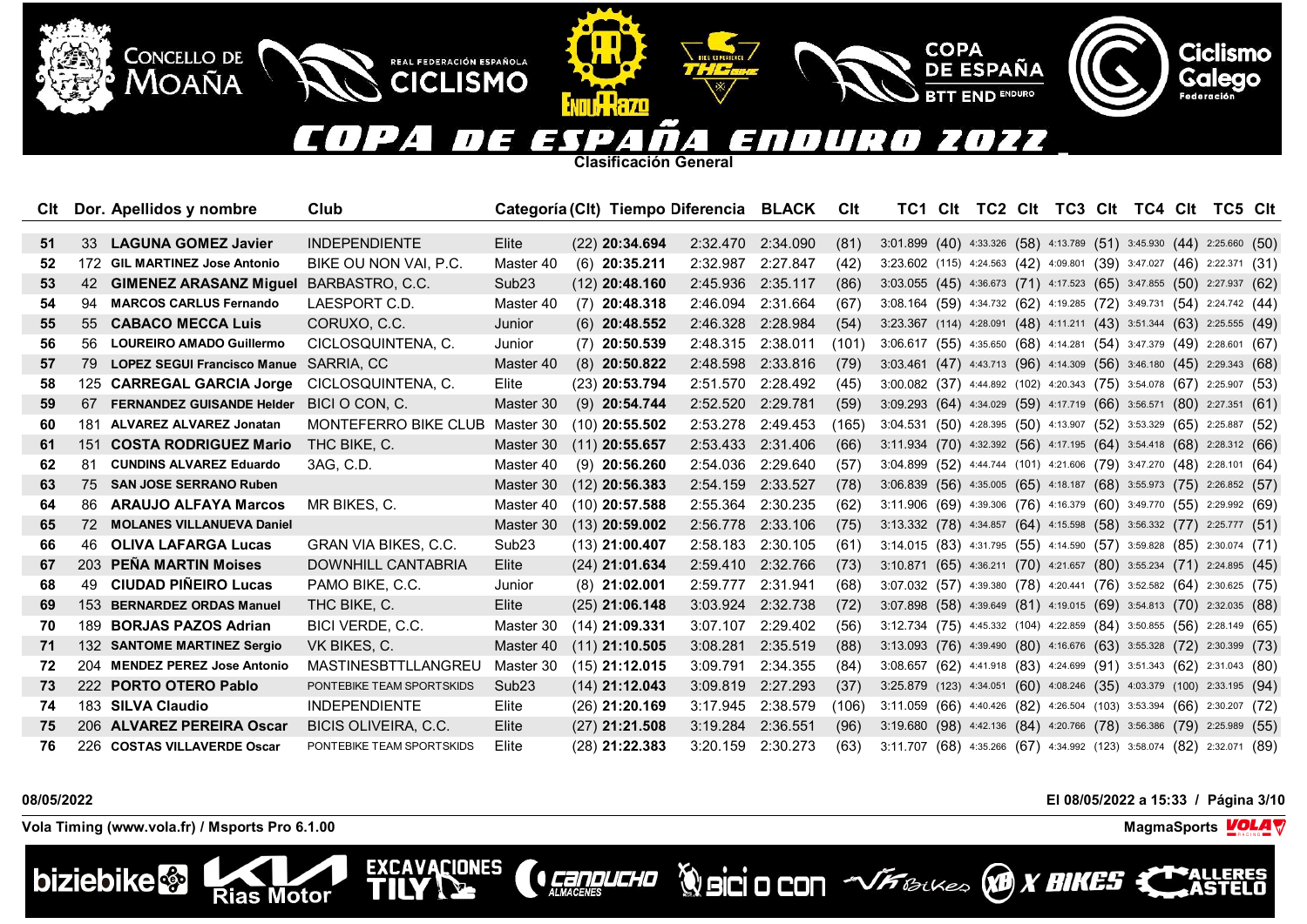#### $(112$ OZZ E  $\mathbf{A}$  $\mathbf{z}$  $\overline{\phantom{a}}$ 31  $\overline{L}$ T I  $\overline{a}$  $\overline{\phantom{a}}$

**COPA** 

**DE ESPAÑA** 

**END ENDURO** 

**Clasificación General**

**ATTILLERZO** 

REAL FEDERACIÓN ESPAÑOLA

**CICLISMO** 

**EXCAVACIONES** 

TIL

| Clt |     | Dor. Apellidos y nombre                          | Club                           |                   | Categoría (Clt) Tiempo Diferencia BLACK |                   |          | Clt   | TC1 Clt                                                                    |  | TC2 CIt TC3 CIt TC4 CIt TC5 CIt |  |  |  |
|-----|-----|--------------------------------------------------|--------------------------------|-------------------|-----------------------------------------|-------------------|----------|-------|----------------------------------------------------------------------------|--|---------------------------------|--|--|--|
|     |     |                                                  |                                |                   |                                         |                   |          |       |                                                                            |  |                                 |  |  |  |
| 77  | 34  | <b>LAZARO PEREZ Carlos</b>                       | EOLO. C.D.                     | Elite             | $(29)$ 21:24.214                        | 3:21.990 2:36.156 |          | (94)  | 3:14.313 (85) 4:43.291 (93) 4:22.848 (83) 3:56.371 (78) 2:31.235 (83)      |  |                                 |  |  |  |
| 78  |     | 171 FERNANDEZ RODRIGUEZ Jesus VK BIKES, C.       |                                | Master 40         | $(12)$ 21:26.176                        | 3:23.952 2:32.199 |          | (70)  | 3:17.805 (93) 4:42.250 (85) 4:22.215 (81) 4:01.090 (92) 2:30.617 (74)      |  |                                 |  |  |  |
| 79  |     | 103 GALEA JIMENEZ Jose Manuel                    | PLANET MTB C.D.E.              | Master 50         | $(1)$ 21:26.699                         | 3:24.475 2:41.148 |          | (118) | 3:13.121 (77) 4:38.545 (73) 4:25.114 (94) 3:56.282 (76) 2:32.489 (92)      |  |                                 |  |  |  |
| 80  | 82. | PATIÑO BELLO Dario Jose CICLOSQUINTENA, C.       |                                | Master 40         | $(13)$ 21:27.296                        | 3:25.072          | 2:35.536 | (89)  | 3:13.602 (79) 4:44.693 (100) 4:25.903 (100) 3:55.953 (74) 2:31.609 (85)    |  |                                 |  |  |  |
| 81  |     | 102 ATIENZA FOLGADO Victor FOLGATEL, CC          |                                | Master 50         | $(2)$ 21:27.687                         | 3:25.463 2:36.114 |          | (93)  | 3:21.840 (110) 4:32.502 (57) 4:19.059 (71) 3:59.957 (86) 2:38.215 (126)    |  |                                 |  |  |  |
| 82  |     | 53 BARRAL RODRIGUEZ Yeray CICLOSQUINTENA, C.     |                                | Junior            | $(9)$ 21:28.892                         | 3:26.668 2:33.301 |          | (76)  | 3:20.285 (101) 4:44.509 (98) 4:17.981 (67) 4:01.168 (93) 2:31.648 (86)     |  |                                 |  |  |  |
| 83  | 231 | ALBERTI GONZALEZ Francisco KAMIKAZES, C.D.       |                                | Master 30         | $(16)$ 21:31.175                        | 3:28.951          | 2:47.008 | (157) | 3:15.418 (88) 4:35.789 (69) 4:20.250 (74) 4:01.031 (91) 2:31.679 (87)      |  |                                 |  |  |  |
| 84  |     | 211 NOVAS OYA Fabian                             | MASTER DA LOURIÑA, C.          | Master 40         | $(14)$ 21:31.770                        | 3:29.546          | 2:35.020 | (85)  | 3:22.300 (112) 4:34.719 (61) 4:20.707 (77) 4:04.129 (101) 2:34.895 (103)   |  |                                 |  |  |  |
| 85  |     | 184 RODRIGUEZ GONZALEZ Miguel IN SITU, C.C.      |                                | Master 40         | $(15)$ 21:32.045                        | 3:29.821 2:35.800 |          | (91)  | 3:16.734 (91) 4:43.777 (97) 4:24.625 (90) 3:59.992 (87) 2:31.117 (82)      |  |                                 |  |  |  |
| 86  | 61  | <b>LOPEZ MARTINEZ Gerardo</b> SIERRA ESPUÑA C.C. |                                | Master 30         | $(17)$ 21:32.573                        | 3:30.349          | 2:43.692 | (135) | 3:13.836 (81) 4:39.213 (74) 4:24.859 (93) 4:00.114 (89) 2:30.859 (79)      |  |                                 |  |  |  |
| 87  |     | 185 LOMBA RODRIGUEZ Alejandro                    | IN SITU, C.C.                  | Elite             | $(30)$ 21:33.417                        | 3:31.193 2:38.328 |          | (105) | 3:14.277 (84) 4:42.824 (90) 4:23.343 (85) 3:59.371 (84) 2:35.274 (110)     |  |                                 |  |  |  |
| 88  | 85  | <b>LOPEZ BROULLON Pablo</b>                      | MOTO BIKE, P.C.                | Master 40         | $(16)$ 21:34.060                        | 3:31.836 2:41.192 |          | (119) | 3:21.328 (106) 4:42.791 (89) 4:19.754 (73) 3:55.398 (73) 2:33.597 (97)     |  |                                 |  |  |  |
| 89  |     | 37 PELETEIRO CORREDOIRA Sergio                   | MOTO BIKE, P.C.                | Elite             | $(31)$ 21:36.955                        | 3:34.731 2:26.551 |          | (33)  | 3:13.910 (82) 5:27.478 (181) 4:10.953 (41) 3:50.938 (57) 2:27.125 (59)     |  |                                 |  |  |  |
| 90  |     | 68 FERNANDEZ LOVERA Jose Maria                   |                                | Master 30         | $(18)$ 21:42.025                        | 3:39.801          | 2:34.168 | (82)  | 3:25.098 (119) 4:44.638 (99) 4:24.269 (88) 4:03.195 (99) 2:30.657 (76)     |  |                                 |  |  |  |
| 91  | 190 | <b>LORENZO VILA Esteban</b>                      | BICI VERDE, C.C.               | Master 40         | $(17)$ 21:45.315                        | 3:43.091          | 2:44.344 | (140) | 3:22.082 (111) 4:39.253 (75) 4:25.137 (96) 4:01.179 (94) 2:33.320 (95)     |  |                                 |  |  |  |
| 92  |     | 168 GALLEGO PEREIRA Adolfo Jose                  | SINGLETRACK OUTDOOR SPORTS, C. | Master 50         | $(3)$ 21:46.734                         | 3:44.510 2:36.886 |          | (97)  | 3:34.012 (139) 4:39.312 (77) 4:19.024 (70) 4:05.219 (105) 2:32.281 (90)    |  |                                 |  |  |  |
| 93  |     | 73 NIETO PENA Agustin                            | KOMANDO XOVIEITICO, C.C.       | Master 30         | $(19)$ 21:47.533                        | 3:45.309 2:38.203 |          | (103) | 3:20.215 (100) 4:46.201 (107) 4:22.250 (82) 4:10.621 (124) 2:30.043 (70)   |  |                                 |  |  |  |
| 94  | 64  | <b>ALBARRAN CAMPOS Joel</b>                      | <b>BORJOBIKES CD</b>           | Master 30         | $(20)$ 21:47.631                        | 3:45.407 2:41.539 |          | (123) | 3:16.551 (90) 4:48.736 (114) 4:25.500 (98) 3:58.254 (83) 2:37.051 (121)    |  |                                 |  |  |  |
| 95  | 65  | <b>ALVAREZ CRESPO David</b>                      | KOMANCHE, C.                   | Master 30         | $(21)$ 21:54.439                        | 3:52.215 2:37.133 |          | (98)  | 3:27.911 (129) 4:46.017 (105) 4:25.929 (101) 4:06.785 (113) 2:30.664 (77)  |  |                                 |  |  |  |
| 96  | 63  | <b>VARGAS MORENO Javier</b>                      | DIRTYBIKE, C.D.                | Master 30         | $(22)$ 21:55.783                        | 3:53.559          | 2:37.156 | (99)  | 3:11.949 (71) 4:55.830 (135) 4:34.426 (121) 4:00.000 (88) 2:36.422 (111)   |  |                                 |  |  |  |
| 97  |     | 200 LOPEZ FIGUEIRIDO Manuel Alejandro            | VIGOENDURO MTB, C.             | Master 40         | $(18)$ 21:56.055                        | 3:53.831 2:32.106 |          | (69)  | 3:18.453 (95) 4:48.719 (113) 4:35.777 (128) 4:07.391 (117) 2:33.609 (98)   |  |                                 |  |  |  |
| 98  | 95  | <b>MISA FIGUEIRAS Jose</b>                       | RAPOSO FR, C.C.                | Master 40         | $(19)$ 21:56.218                        | 3:53.994          | 2:39.727 | (111) | 3:20.793 (103) 4:42.283 (86) 4:25.145 (97) 4:06.379 (111) 2:41.891 (144)   |  |                                 |  |  |  |
| 99  |     | 136 MARTINEZ DIZ Yago                            | AVANZA-O PORRINO               | Sub <sub>23</sub> | $(15)$ 21:56.470                        | 3:54.246          | 2:38.031 | (102) | 3:26.402 (127) 4:45.255 (103) 4:26.078 (102) 4:05.684 (108) 2:35.020 (108) |  |                                 |  |  |  |
| 100 |     | 112 ESCUDERO SOBRADO Ricardo                     | POIO BIKE CLUB                 | Master 50         | $(4)$ 21:57.830                         | 3:55.606          | 2:53.546 | (178) | 3:21.133 (105) 4:43.048 (91) 4:23.973 (86) 4:05.372 (106) 2:30.758 (78)    |  |                                 |  |  |  |
| 101 |     | 213 BOENTE CARBALLIDO Fernando                   | MASTER DA LOURIÑA, C.          | Master 40         | $(20)$ 21:59.180                        | 3:56.956          | 2:38.648 | (107) | 3:20.992 (104) 4:48.414 (111) 4:29.856 (108) 4:06.305 (110) 2:34.965 (106) |  |                                 |  |  |  |
| 102 |     | 192 GONZALEZ DEL RIO Fernando                    | BICI VERDE, C.C.               | Master 40         | $(21)$ 22:01.219                        | 3:58.995          | 2:40.922 | (117) | 3:20.558 (102) 4:42.387 (88) 4:36.707 (133) 4:05.520 (107) 2:35.125 (109)  |  |                                 |  |  |  |

**CERPLICHO** 

# **08/05/2022 El 08/05/2022 a 15:33 / Página 4/10**

**Vola Timing (www.vola.fr) / Msports Pro 6.1.00 MagmaSports VOLA** 

**Rias Motor** 

CONCELLO DE

**MOAÑA** 



**Ciclismo** 

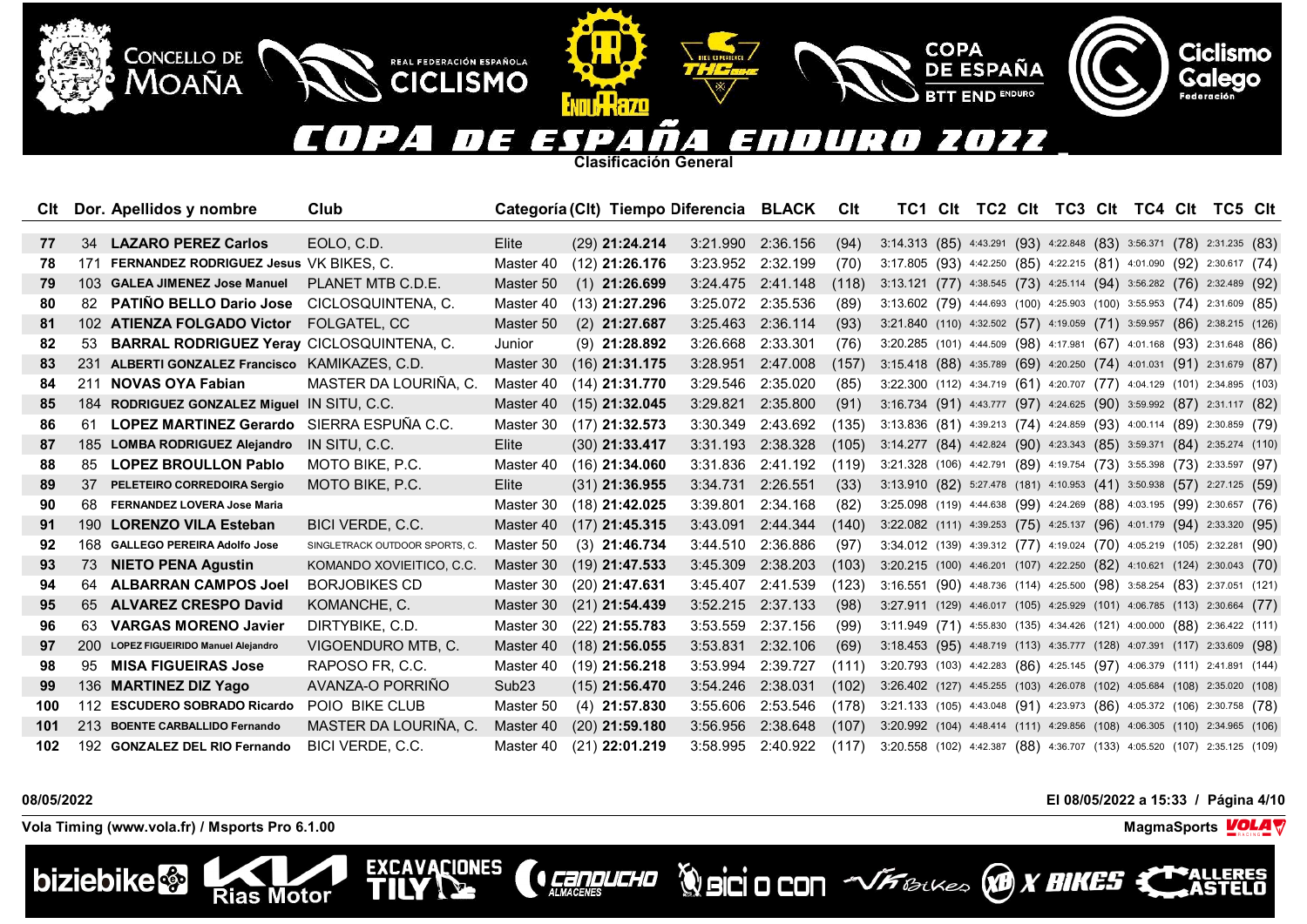#### $\blacksquare$ <u>| J</u> OZZ E  $\mathbf{A}$  $\mathbf{z}$  $\overline{\phantom{a}}$ 31  $\mathcal{L}$  $^{\prime}$  /  $\overline{ }$

**COPA** 

**DE ESPAÑA** 

**END ENDURO** 

**Clasificación General**

**ATTILLERZO** 

REAL FEDERACIÓN ESPAÑOLA

**CICLISMO** 

**EXCAVACIONES** 

ТN

| Clt   |     | Dor. Apellidos y nombre                    | Club                        |                   | Categoría (Clt) Tiempo Diferencia BLACK |                   |                   | Clt   |                                                                            |  |  | TC1 CIt TC2 CIt TC3 CIt TC4 CIt TC5 CIt |  |  |
|-------|-----|--------------------------------------------|-----------------------------|-------------------|-----------------------------------------|-------------------|-------------------|-------|----------------------------------------------------------------------------|--|--|-----------------------------------------|--|--|
|       |     |                                            |                             |                   |                                         |                   |                   |       |                                                                            |  |  |                                         |  |  |
| 103   |     | 219 SANCHEZ CRUCES Jose                    | PONTEBIKE TEAM SPORTSKIDS   | Sub <sub>23</sub> | $(16)$ 22:02.170                        |                   | 3:59.946 2:40.144 | (112) | 3:14.824 (86) 4:54.355 (129) 4:30.804 (111) 4:07.125 (114) 2:34.918 (104)  |  |  |                                         |  |  |
| 104   | 111 | <b>CARRO SEQUEIROS Jose Antonio</b>        | VK BIKES, C.                | Master 50         | $(5)$ 22:07.899                         | 4:05.675          | 2:43.597          | (134) | $3:36.192$ (145) 4:43.298 (94) 4:24.257 (87) 4:02.047 (96) 2:38.508 (128)  |  |  |                                         |  |  |
| 105   | -88 | <b>CASTILLO RIVERA Andres</b>              |                             | Master 40         | $(22)$ 22:10.045                        | 4:07.821          | 2:41.207          | (120) | 3:36.238 (146) 4:43.380 (95) 4:28.606 (105) 4:07.219 (116) 2:33.395 (96)   |  |  |                                         |  |  |
| 106   | 207 | <b>ROMERO MALLO Martin</b>                 | <b>BICIS OLIVEIRA, C.C.</b> | Sub <sub>23</sub> | $(17)$ 22:11.223                        | 4:08.999          | 3:00.606          | (192) | 3:21.332 (107) 4:43.184 (92) 4:36.348 (130) 3:54.808 (69) 2:34.945 (105)   |  |  |                                         |  |  |
| 107   |     | 74 RABUÑAL LOPEZ Oscar                     | JARNACHAS, A.D.             | Master 30         | $(23)$ 22:14.102                        | 4:11.878          | 2:40.187          | (113) | 3:24.855 (117) 4:39.423 (79) 4:28.985 (107) 4:22.090 (150) 2:38.562 (129)  |  |  |                                         |  |  |
| 108   |     | 159 BARREIRO ALONSO Ruben + ENDURO MTB, C. |                             | Master 40         | $(23)$ 22:15.212                        | 4:12.988          | 2:43.879          | (137) | 3:11.981 (72) 4:49.434 (115) 4:39.692 (142) 4:09.640 (120) 2:40.586 (139)  |  |  |                                         |  |  |
| 109   | 70  | <b>IGLESIAS PORTELA Oscar</b>              |                             | Master 30         | $(24)$ 22:16.809                        | 4:14.585          | 2:49.129          | (163) | 3:21.657 (108) 4:53.451 (127) 4:28.618 (106) 4:08.973 (119) 2:34.981 (107) |  |  |                                         |  |  |
| 110   | 8   | <b>COSTA GRAELL Pau</b>                    | <b>ESCAPA CLUB CICLISTA</b> | Sub <sub>23</sub> | $(18)$ 22:17.717                        | 4:15.493 2:22.133 |                   | (17)  | 2:50.523 (16) 4:12.310 (12) 6:35.754 (202) 3:44.207 (39) 2:32.790 (93)     |  |  |                                         |  |  |
| 111   | 170 | <b>ESNAL LORENZO David</b>                 | BIKE OU NON VAI, P.C.       | Master 30         | $(25)$ 22:19.070                        | 4:16.846          | 2:41.309          | (121) | 3:26.285 (125) 4:51.145 (121) 4:25.718 (99) 4:14.047 (135) 2:40.566 (138)  |  |  |                                         |  |  |
| 112   |     | 228 VAZQUEZ FERNANDEZ Alfonso              | PONTEBIKE TEAM SPORTSKIDS   | Elite             | $(32)$ 22:19.108                        | 4:16.884 2:48.285 |                   | (160) | 3:20.027 (99) 4:48.089 (110) 4:30.547 (109) 4:13.500 (132) 2:38.660 (130)  |  |  |                                         |  |  |
| 113   | 35  | <b>LEDO DURAN Dunji</b>                    |                             | Elite             | $(33)$ 22:20.293                        | 4:18.069          | 2:33.843          | (80)  | 3:17.711 (92) 4:54.974 (130) 4:55.738 (171) 4:01.238 (95) 2:36.789 (118)   |  |  |                                         |  |  |
| 114   | 97  | <b>RAMOS GRELA Jose</b>                    |                             | Master 40         | $(24)$ 22:26.548                        | 4:24.324 2:39.383 |                   | (109) | 3:25.035 (118) 4:52.618 (125) 4:32.610 (114) 4:19.277 (147) 2:37.625 (123) |  |  |                                         |  |  |
| 115   | 77  | <b>SEIJIDO PERNAS Tomas</b>                | <b>GRAFICAS LAR, P.C.</b>   | Master 30         | $(26)$ 22:27.146                        | 4:24.922 2:43.492 |                   | (133) | 3:16.156 (89) 4:59.177 (145) 4:44.043 (154) 4:04.801 (103) 2:39.477 (134)  |  |  |                                         |  |  |
| 116   | 58  | <b>VIDAL SANTOS Pablo</b>                  | KOMANCHE, C.                | Junior            | $(10)$ 22:28.907                        | 4:26.683          | 2:47.418          | (159) | 3:30.019 (131) 4:51.099 (120) 4:31.398 (112) 4:11.137 (126) 2:37.836 (124) |  |  |                                         |  |  |
| 117   | 199 | <b>BARROS AMOEDO Ricardo</b>               | VIGOENDURO MTB, C.          | Master 30         | $(27)$ 22:32.234                        | 4:30.010          | 2:33.332          | (77)  | 3:26.406 (128) 5:38.965 (191) 4:24.812 (92) 3:57.621 (81) 2:31.098 (81)    |  |  |                                         |  |  |
| 118   |     | 78 VARELA ARIAS Miquel                     | DH GALICIA, C.              | Master 30         | $(28)$ 22:33.694                        | 4:31.470 2:43.090 |                   | (132) | 3:41.344 (158) 4:48.705 (112) 4:33.152 (117) 4:10.653 (125) 2:36.750 (117) |  |  |                                         |  |  |
| 119   | 124 | <b>VENTOSO GARCIA Breixo</b>               | CICLOSQUINTENA, C.          | Master 40         | $(25)$ 22:33.873                        | 4:31.649          | 2:40.289          | (114) | 3:21.793 (109) 5:01.912 (151) 4:39.684 (141) 4:15.715 (139) 2:34.480 (101) |  |  |                                         |  |  |
| 120   | 161 | <b>SEOANE VELASCO Jonathan</b>             | + ENDURO MTB, C.            | Master 30         | $(29)$ 22:33.980                        | 4:31.756          | 2:45.457          | (144) | 3:17.875 (94) 4:56.262 (137) 4:36.375 (131) 4:18.285 (145) 2:39.726 (135)  |  |  |                                         |  |  |
| $121$ | 54  | <b>BRIONES DIEZ Adrian</b>                 | VIKINGS BIKE, C.D.          | Junior            | $(11)$ 22:34.255                        | 4:32.031 2:28.637 |                   | (49)  | 4:24.582 (198) 4:37.552 (72) 4:24.617 (89) 4:02.406 (97) 2:36.461 (112)    |  |  |                                         |  |  |
| 122   |     | 113 LAGO COSTAS Antonio                    | X BIKES, C.C.               | Master 50         | $(6)$ 22:34.556                         | 4:32.332 2:46.676 |                   | (156) | 3:24.437 (116) 4:55.666 (134) 4:36.320 (129) 4:13.410 (130) 2:38.047 (125) |  |  |                                         |  |  |
| 123   | 191 | <b>VILA COMESAÑA Ismael</b>                | BICI VERDE, C.C.            | Master 40         | $(26)$ 22:37.465                        | 4:35.241 2:41.371 |                   | (122) | 3:33.715 (137) 4:55.512 (133) 4:40.789 (144) 4:06.668 (112) 2:39.410 (132) |  |  |                                         |  |  |
| 124   | 45  | <b>MARTINEZ FERNANDEZ Ivan</b>             | XTREMBIKE, C.C.             | Sub <sub>23</sub> | $(19)$ 22:40.399                        | 4:38.175          | 2:42.644          | (131) | 3:25.820 (122) 5:11.603 (165) 4:32.258 (113) 4:11.226 (127) 2:36.848 (119) |  |  |                                         |  |  |
| 125   |     | 135 SAA FERNANDEZ Marcos                   | AVANZA-O PORRIÑO            | Elite             | $(34)$ 22:44.329                        | 4:42.105          | 2:39.101          | (108) | 3:36.266 (147) 5:00.259 (148) 4:35.269 (125) 4:16.711 (143) 2:36.723 (116) |  |  |                                         |  |  |
| 126   |     | 180 <b>MORAIS Bruno Dinis</b>              | <b>INDEPENDIENTE</b>        | Master 40         | $(27)$ 22:44.938                        | 4:42.714 2:49.445 |                   | (164) | 3:35.055 (143) 4:52.977 (126) 4:32.692 (116) 4:15.535 (137) 2:39.234 (131) |  |  |                                         |  |  |
| 127   |     | 179 GONCALVES Luis                         | <b>INDEPENDIENTE</b>        | Master 40         | $(28)$ 22:46.759                        | 4:44.535 2:45.930 |                   | (149) | 3:25.610 (121) 4:57.492 (142) 4:41.215 (147) 4:14.789 (136) 2:41.723 (142) |  |  |                                         |  |  |
| 128   |     | 215 OYA RODRIGUEZ Manuel                   | MASTER DA LOURIÑA, C.       | Master 40         | $(29)$ 22:49.058                        | 4:46.834          | 2:46.070          | (151) | 3:30.945 (132) 4:52.485 (123) 4:38.765 (136) 4:20.324 (149) 2:40.469 (137) |  |  |                                         |  |  |

**CERPLICHO** 

**Vola Timing (www.vola.fr) / Msports Pro 6.1.00 MagmaSports VOLA** 

**Rias Motor** 

CONCELLO DE

MOAÑA



**08/05/2022 El 08/05/2022 a 15:33 / Página 5/10**

**ERES** 

**Ciclismo** 

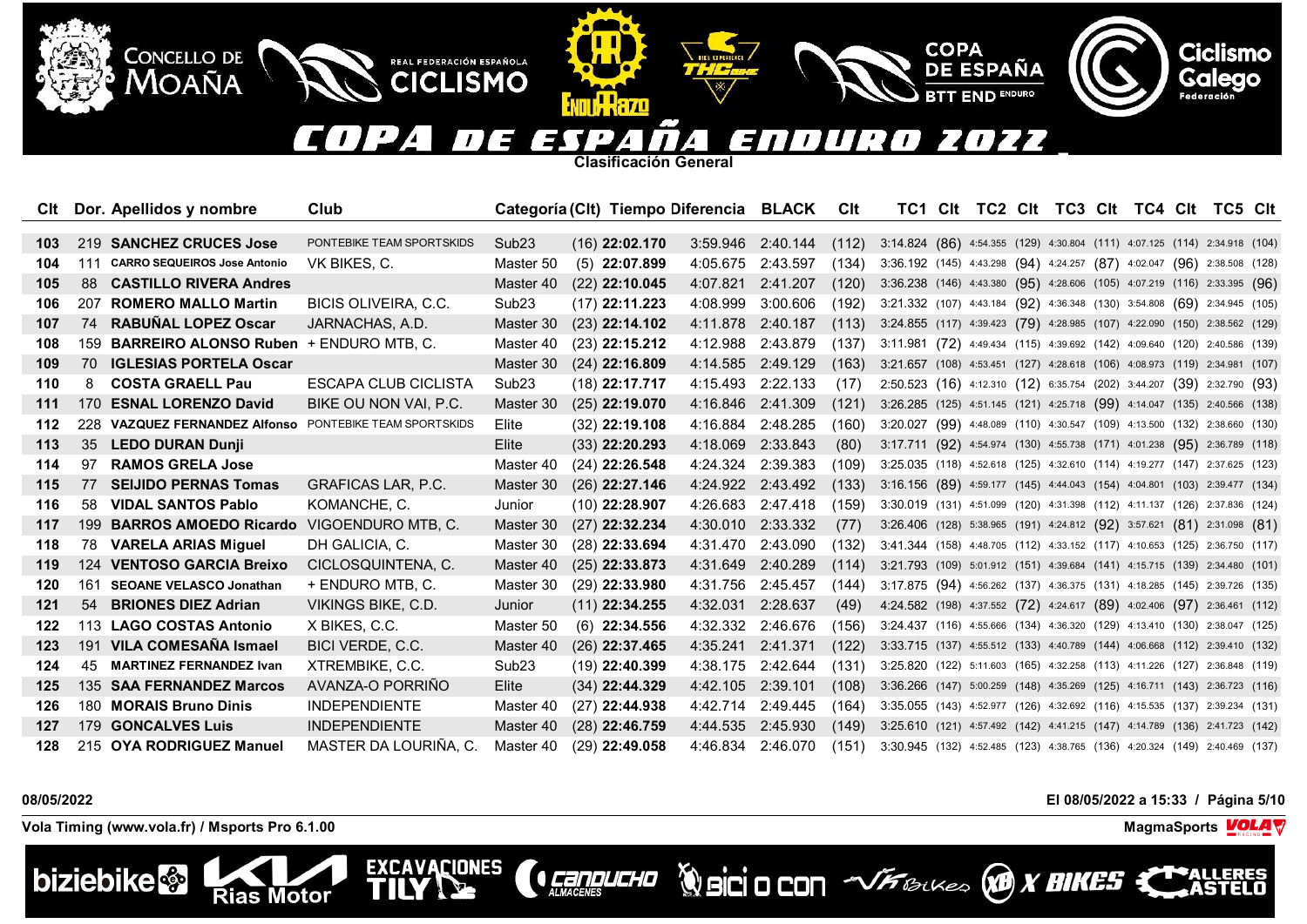#### $(112$  $\overline{\phantom{a}}$ OZZ E  $\mathbf{A}$  $\mathbf{z}$ 31  $\mathcal{L}$ T I  $\overline{a}$  $\overline{\phantom{a}}$

**Clasificación General**

**ATTILLERZO** 

REAL FEDERACIÓN ESPAÑOLA

**CICLISMO** 

EXCAVACIONES

| Clt |     | Dor. Apellidos y nombre                     | Club                           |                   | Categoría (Clt) Tiempo Diferencia BLACK |                   |                   | Clt   | TC1 Clt                                                                    |  | TC2 CIt TC3 CIt TC4 CIt TC5 CIt |  |  |  |
|-----|-----|---------------------------------------------|--------------------------------|-------------------|-----------------------------------------|-------------------|-------------------|-------|----------------------------------------------------------------------------|--|---------------------------------|--|--|--|
|     |     |                                             |                                |                   |                                         |                   |                   |       |                                                                            |  |                                 |  |  |  |
| 129 | 137 | PIÑEIRA RODRIGUEZ Sergio                    | PONTEBIKE TEAM SPORTSKIDS      | Sub <sub>23</sub> | $(20)$ 22:49.897                        | 4:47.673 2:42.641 |                   | (130) | 3:18.762 (96) 4:50.416 (118) 5:18.273 (189) 4:05.699 (109) 2:34.106 (100)  |  |                                 |  |  |  |
| 130 | -99 | <b>RODRIGUEZ MARIN Ekaitz</b>               |                                | Master 40         | $(30)$ 22:51.008                        | 4:48.784          | 2:45.606          | (147) | 3:34.813 (142) 4:55.084 (131) 4:42.711 (151) 4:07.817 (118) 2:44.977 (153) |  |                                 |  |  |  |
| 131 | -87 | <b>BORINES GARCIA Diego</b>                 | JARNACHAS, A.D.                | Master 40         | $(31)$ 22:51.080                        | 4:48.856          | 2:42.461          | (128) | 3:36.516 (148) 4:54.056 (128) 4:34.305 (120) 4:16.633 (142) 2:47.109 (164) |  |                                 |  |  |  |
| 132 | 198 | <b>FIGUEIRAS COSTAS Ernesto</b>             | VIGOENDURO MTB, C.             | Master 40         | $(32)$ 22:51.198                        | 4:48.974          | 2:45.230          | (143) | 3:39.828 (155) 4:56.289 (138) 4:42.793 (152) 4:10.363 (122) 2:36.695 (115) |  |                                 |  |  |  |
| 133 | 105 | <b>CAMESELLA CARBALLO Jose Ernesto</b>      | <b>MONTEBOI BIKE C.</b>        | Master 50         | $(7)$ 22:51.808                         | 4:49.584          | 2:46.671          | (155) | 3:31.523 (133) 4:56.541 (139) 4:39.242 (138) 4:19.484 (148) 2:38.347 (127) |  |                                 |  |  |  |
| 134 |     | 217 GONZALEZ DEL GESSO Manuel A FORNA, A.D. |                                | Master 30         | $(30)$ 22:52.849                        | 4:50.625          | 2:41.723          | (124) | 3:32.746 (135) 5:03.184 (153) 4:39.414 (140) 4:16.313 (141) 2:39.469 (133) |  |                                 |  |  |  |
| 135 | 201 | LOPEZ DOBARRIO Esteban ARTEIXO-MB3, C.C.    |                                | Master 30         | $(31)$ 22:53.888                        | 4:51.664          | 2:38.297          | (104) | 3:31.715 (134) 4:55.313 (132) 4:46.145 (160) 4:17.184 (144) 2:45.234 (155) |  |                                 |  |  |  |
| 136 | 150 | BARREIRO CANCELAS Agustin THC BIKE, C.      |                                | Master 40         | $(33)$ 22:56.553                        | 4:54.329          | 2:44.192          | (139) | 3:45.442 (164) 4:57.685 (144) 4:30.757 (110) 4:12.242 (129) 2:46.235 (160) |  |                                 |  |  |  |
| 137 | 76  | <b>SANZ PASCUAL David</b>                   |                                | Master 30         | $(32)$ 22:57.189                        | 4:54.965          | 2:35.562          | (90)  | 3:39.332 (154) 4:46.033 (106) 4:28.379 (104) 4:04.672 (102) 3:23.211 (193) |  |                                 |  |  |  |
| 138 | 32  | <b>GARCIA DOS SANTOS Sergio</b>             | <b>MONTEFERRO BIKE CLUB</b>    | Elite             | $(35)$ 22:58.736                        | 4:56.512          | 2:50.481          | (168) | 3:37.836 (150) 5:04.865 (155) 4:34.524 (122) 4:13.695 (133) 2:37.335 (122) |  |                                 |  |  |  |
| 139 | 193 | <b>RODRIGUEZ RODRIGUEZ Ivan</b>             | BICI VERDE, C.C.               | Master 40         | $(34)$ 23:02.453                        | 5:00.229          | 2:47.266          | (158) | 3:38.308 (151) 4:57.000 (141) 4:37.637 (134) 4:22.332 (151) 2:39.910 (136) |  |                                 |  |  |  |
| 140 |     | 224 FIGUEIRA SEBASTIAN Junior               | PONTEBIKE TEAM SPORTSKIDS      | Master 30         | $(33)$ 23:03.157                        | 5:00.933          | 2:42.500          | (129) | 3:46.059 (166) 4:57.649 (143) 4:41.047 (146) 4:13.711 (134) 2:42.191 (147) |  |                                 |  |  |  |
| 141 | 36  | <b>NOVO FERNANDEZ Javier</b>                | PULPEIROS MUGARDOS, C.         | Elite             | $(36)$ 23:05.268                        |                   | 5:03.044 2:51.012 | (172) | 3:33.934 (138) 5:06.744 (160) 4:35.688 (127) 4:16.242 (140) 2:41.648 (141) |  |                                 |  |  |  |
| 142 |     | 148 PIÑEIRO PASTORIZA lago                  | THC BIKE, C.                   | Master 30         | $(34)$ 23:06.903                        | 5:04.679          | 2:46.414          | (154) | 3:34.515 (141) 5:03.791 (154) 4:39.199 (137) 4:15.687 (138) 2:47.297 (165) |  |                                 |  |  |  |
| 143 | 167 | <b>GARCIA GOMEZ Pablo</b>                   | ALOIA PATROL, C.               | Master 50         | $(8)$ 23:12.461                         | 5:10.237          | 2:50.949          | (170) | 3:44.856 (163) 4:56.047 (136) 4:39.328 (139) 4:18.840 (146) 2:42.441 (148) |  |                                 |  |  |  |
| 144 |     | 197 MASCIOPINTO FRENDE Miguel               | VIGOENDURO MTB, C.             | Master 30         | $(35)$ 23:14.059                        | 5:11.835          | 2:44.160          | (138) | 3:37.215 (149) 4:56.894 (140) 4:45.918 (159) 4:26.614 (157) 2:43.258 (150) |  |                                 |  |  |  |
| 145 |     | 123 LAMA PEREZ Manuel                       | CICLOSQUINTENA, C.             | Elite             | $(37)$ 23:16.212                        | 5:13.988          | 2:46.156          | (153) | 3:33.347 (136) 5:05.037 (156) 4:44.672 (156) 4:24.539 (154) 2:42.461 (149) |  |                                 |  |  |  |
| 146 | 66  | <b>DIAZ DIAZ Daniel</b>                     | SERAL BIKE C.D.E.              | Master 30         | $(36)$ 23:22.130                        | 5:19.906          | 2:40.461          | (115) | 4:32.762 (203) 4:52.529 (124) 4:32.668 (115) 4:07.148 (115) 2:36.562 (114) |  |                                 |  |  |  |
| 147 | 120 | <b>MARTIN GOMEZ Jose Daniel</b>             |                                | Elite             | $(38)$ 23:23.084                        | 5:20.860          | 2:40.867          | (116) | 3:42.852 (160) 5:10.170 (163) 4:44.590 (155) 4:22.836 (152) 2:41.769 (143) |  |                                 |  |  |  |
| 148 | 133 | <b>PINEIRO MARTINEZ Edwin</b>               | VK BIKES, C.                   | Elite             | $(39)$ 23:29.107                        | 5:26.883          | 3:12.676          | (207) | 3:40.430 (156) 5:13.334 (167) 4:38.281 (135) 4:11.957 (128) 2:32.429 (91)  |  |                                 |  |  |  |
| 149 | 227 | <b>CAMPOS MARTINEZ Pedro</b>                | POLICIA LOCAL DE A CORUÑA, ACD | Elite             | $(40)$ 23:36.155                        | 5:33.931 2:42.367 |                   | (127) | 4:17.394 (192) 4:51.465 (122) 4:36.515 (132) 4:26.324 (156) 2:42.090 (145) |  |                                 |  |  |  |
| 150 | 229 | <b>ESTEVEZ CRESPO Miguel</b>                | PONTEBIKE TEAM SPORTSKIDS      | Elite             | $(41)$ 23:39.051                        | 5:36.827          | 2:44.925          | (141) | 3:38.500 (152) 5:06.633 (159) 4:53.590 (167) 4:31.336 (161) 2:44.067 (151) |  |                                 |  |  |  |
| 151 | 43  | <b>IGLESIAS MEDINA Rodrigo</b>              | <b>INDEPENDIENTE</b>           | Sub <sub>23</sub> | $(21)$ 23:45.666                        | 5:43.442          | 3:50.179          | (214) | 3:34.258 (140) 5:06.349 (158) 4:33.152 (117) 4:04.868 (104) 2:36.860 (120) |  |                                 |  |  |  |
| 152 |     | 104 GAYO MORENO Miguel                      | BIKE COMP STA. CRUZ C.D.       | Master 50         | $(9)$ 23:49.751                         | 5:47.527          | 3:00.539          | (191) | 3:46.465 (167) 5:01.088 (150) 4:53.508 (166) 4:24.062 (153) 2:44.089 (152) |  |                                 |  |  |  |
| 153 |     | 232 ALONSO DOMINGUEZ Yoel KAMIKAZES, C.D.   |                                | Junior            | $(12)$ 23:53.551                        | 5:51.327          | 2:50.278          | (167) | 4:04.507 (182) 5:02.168 (152) 4:42.536 (150) 4:27.769 (158) 2:46.293 (161) |  |                                 |  |  |  |
| 154 |     | 216 LORENZO LEMOS German A FORNA, A.D.      |                                | Master 30         | $(37)$ 23:54.339                        | 5:52.115          | 2:37.359          | (100) | 3:29.786 (130) 6:12.781 (201) 4:42.523 (149) 4:09.781 (121) 2:42.109 (146) |  |                                 |  |  |  |

**CERPLICHO** 

**08/05/2022 El 08/05/2022 a 15:33 / Página 6/10**

**Vola Timing (www.vola.fr) / Msports Pro 6.1.00 MagmaSports VOLA** 

**Rias Motor** 

CONCELLO DE

**MOAÑA** 



**ERES** 

**Ciclismo** 

Galego

**Volcio CON** VFBLKes **B** X BIKES

**COPA** 

**DE ESPAÑA** 

**END ENDURO**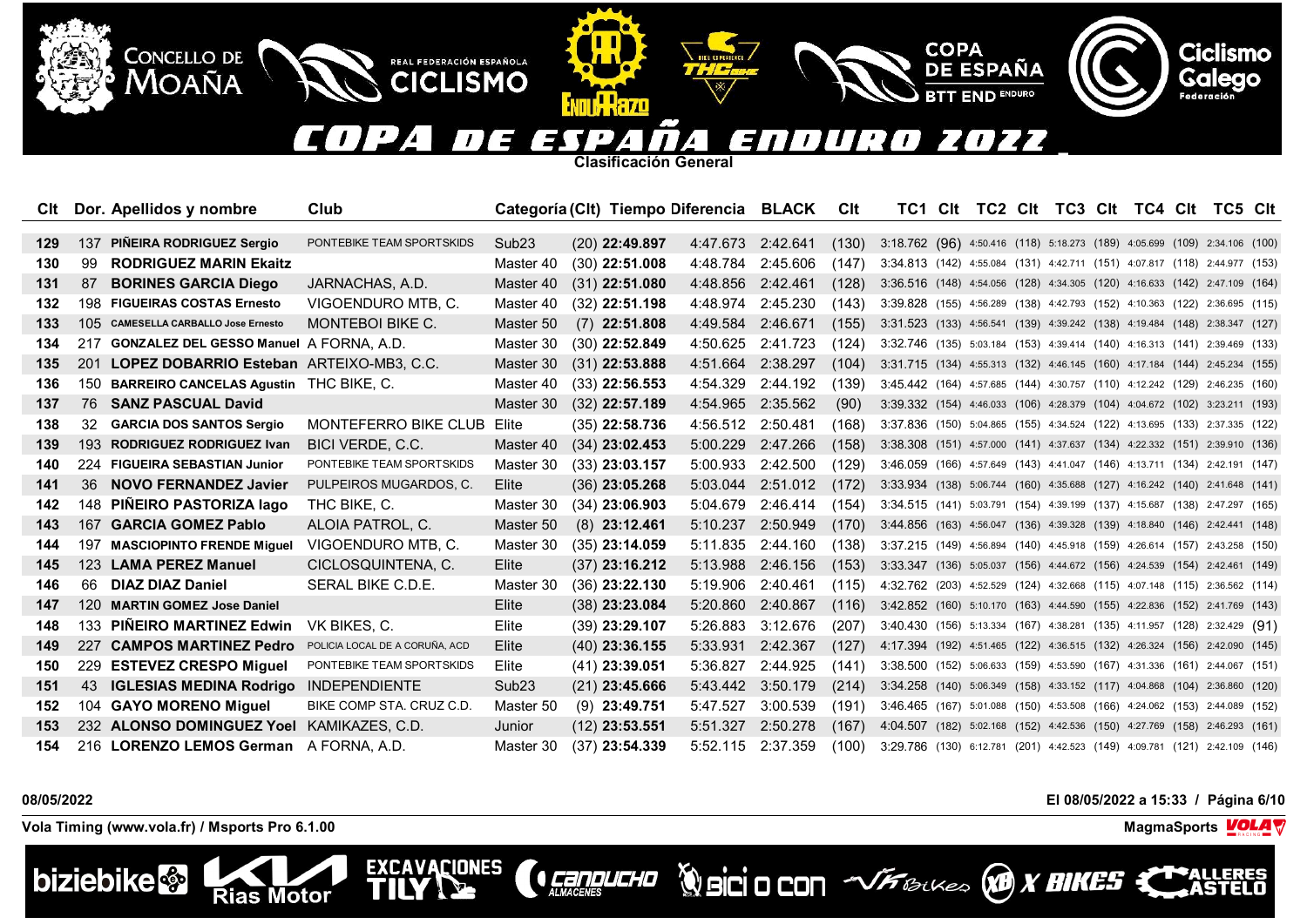#### <u>| J</u> OZZ  $\blacksquare$ F  $\mathbf{A}$  $\mathbf{z}$  $\overline{\phantom{a}}$ 31  $\overline{L}$  $^{\prime}$  /  $\overline{ }$

**Clasificación General**

II Wazo

REAL FEDERACIÓN ESPAÑOLA

**CICLISMO** 

**EXCAVACIONES** 

TII

|     |     | Cit Dor. Apellidos y nombre                      | Club                             |                   | Categoría (Clt) Tiempo Diferencia BLACK |                   |                   | Clt   | TC1 Clt                                                                    |  | TC2 CIt TC3 CIt TC4 CIt TC5 CIt |  |  |  |
|-----|-----|--------------------------------------------------|----------------------------------|-------------------|-----------------------------------------|-------------------|-------------------|-------|----------------------------------------------------------------------------|--|---------------------------------|--|--|--|
|     |     |                                                  |                                  |                   |                                         |                   |                   |       |                                                                            |  |                                 |  |  |  |
| 155 |     | 163 SIMON PASCUAL Diego                          | + ENDURO MTB, C.                 | Elite             | $(42)$ 23:54.349                        |                   | 5:52.125 2:45.977 | (150) | 3.41.641 (159) 5:06.332 (157) 5:06.274 (178) 4:25.980 (155) 2:48.145 (168) |  |                                 |  |  |  |
| 156 |     | 178 GREEN Toni                                   | <b>INDEPENDIENTE</b>             | Master 50         | $(10)$ 24:03.295                        | 6:01.071          | 2:51.723          | (176) | 3:53.266 (172) 5:09.797 (162) 4:48.602 (164) 4:33.606 (165) 2:46.301 (162) |  |                                 |  |  |  |
| 157 |     | 134 MORA MIGUEZ Pedro                            |                                  | Sub <sub>23</sub> | $(22)$ 24:07.524                        | 6:05.300          | 2:46.144          | (152) | 3:41.218 (157) 4:50.713 (119) 5:12.313 (185) 4:48.757 (180) 2:48.379 (169) |  |                                 |  |  |  |
| 158 | 92  | <b>GOMEZ VAZQUEZ Dimas Marcos</b>                |                                  | Master 40         | $(35)$ 24:07.998                        | 6:05.774          | 2:49.691          | (166) | 4:06.422 (185) 5:00.482 (149) 4:40.988 (145) 4:44.247 (173) 2:46.168 (159) |  |                                 |  |  |  |
| 159 |     | 140 GALLEGO VALVERDE Fernando THC BIKE, C.       |                                  | Master 40         | $(36)$ 24:08.497                        | 6:06.273          | 2:53.875          | (180) | 3:47.953 (168) 5:07.322 (161) 4:47.769 (162) 4:46.574 (176) 2:45.004 (154) |  |                                 |  |  |  |
| 160 |     | 195 BLANCO DOMINGUEZ Demetrio VIGOENDURO MTB. C. |                                  | Master 40         | $(37)$ 24:10.696                        | 6:08.472          | 2:48.403          | (161) | 3:44.234 (162) 5:15.895 (170) 5:03.410 (176) 4:33.519 (164) 2:45.235 (156) |  |                                 |  |  |  |
| 161 |     | 196 ALONSO OCAMPO Alejandro                      | VIGOENDURO MTB, C.               | Master 30         | $(38)$ 24:17.515                        | 6:15.291          | 2:51.004          | (171) | 3:53.269 (173) 5:13.328 (166) 4:54.023 (168) 4:38.500 (168) 2:47.391 (166) |  |                                 |  |  |  |
| 162 |     | 107 ALONSO MARTINEZ Santiago                     | <b>MONTEBOI BIKE C.</b>          | Master 50         | $(11)$ 24:26.681                        | 6:24.457          | 2:58.254          | (187) | 3:43.985 (161) 5:22.802 (176) 4:48.160 (163) 4:48.101 (178) 2:45.379 (157) |  |                                 |  |  |  |
| 163 |     | 62 GEANAU Christian Raoul                        | <b>INDEPENDIENTE</b>             | Master 30         | $(39)$ 24:32.204                        | 6:29.980          | 2:51.426          | (175) | 3:49.711 (169) 5:25.888 (179) 4:40.496 (143) 4:44.500 (174) 3:00.183 (182) |  |                                 |  |  |  |
| 164 |     | 48 VAZQUEZ MATOS Manuel                          |                                  | Sub <sub>23</sub> | $(23)$ 24:38.324                        | 6:36.100          | 2:51.386          | (174) | 4:03.675 (180) 5:11.283 (164) 4:50.449 (165) 4:46.594 (177) 2:54.937 (175) |  |                                 |  |  |  |
| 165 |     | 176 CASAIS BARRAL Ruben                          | ARMENTEIRA E PUNTO, C. Master 50 |                   | $(12)$ 24:44.136                        |                   | 6:41.912 3:05.082 | (199) | 3:57.402 (175) 5:17.391 (171) 5:02.097 (175) 4:33.269 (163) 2:48.895 (170) |  |                                 |  |  |  |
| 166 |     | 165 MISA SOTO Sergio                             | + ENDURO MTB, C.                 | Master 40         | $(38)$ 24:48.870                        | 6:46.646          | 2:59.469          | (190) | 3:51.531 (170) 5:21.808 (173) 5:00.250 (174) 4:39.750 (170) 2:56.062 (177) |  |                                 |  |  |  |
| 167 |     | 212 ARES OITAVEN Julio Cesar                     | MASTER DA LOURIÑA, C.            | Master 40         | $(39)$ 24:54.743                        | 6:52.519 2:50.699 |                   | (169) | 3:26.340 (126) 6:40.586 (203) 4:45.528 (157) 4:30.434 (160) 2:41.156 (140) |  |                                 |  |  |  |
| 168 | 121 | <b>STEYN Louis</b>                               | <b>INDEPENDIENTE</b>             | Elite             | $(43)$ 24:58.028                        | 6:55.804          | 2:45.582          | (145) | 4:22.496 (197) 5:22.177 (174) 4:59.574 (173) 4:37.762 (167) 2:50.437 (171) |  |                                 |  |  |  |
| 169 | 51  | <b>SANCHEZ SOLANO Juan Pablo</b>                 | CICLOS CURRA, C.C.               | Junior            | $(13)$ 24:58.922                        | 6:56.698          | 3:01.441          | (194) | 3:52.953 (171) 5:26.853 (180) 5:08.945 (182) 4:37.316 (166) 2:51.414 (172) |  |                                 |  |  |  |
| 170 | 57  | PEREZ-CHIRINOS DEL RIO Pablo                     | <b>CLUB MAMMOTH MTB</b>          | Junior            | $(14)$ 25:04.735                        | 7:02.511          | 2:43.804          | (136) | 5:07.363 (208) 4:59.920 (147) 4:41.262 (148) 4:44.644 (175) 2:47.742 (167) |  |                                 |  |  |  |
| 171 | 147 | TABOADA CALVAR Alberto                           | THC BIKE, C.                     | Master 30         | $(40)$ 25:06.024                        | 7:03.800          | 2:54.382          | (181) | 4:22.172 (196) 5:24.353 (177) 4:55.348 (170) 4:44.035 (172) 2:45.734 (158) |  |                                 |  |  |  |
| 172 | 144 | <b>LOBERA CASAS Jose Manuel</b>                  | THC BIKE, C.                     | Master 40         | $(40)$ 25:07.595                        | 7:05.371          | 3:38.886          | (211) | 4:04.641 (184) 5:14.412 (169) 4:43.781 (153) 4:28.340 (159) 2:57.535 (179) |  |                                 |  |  |  |
| 173 | 93  | <b>LOURO VILARINO Marcos</b>                     | MONTE XALO, P.C.                 | Master 40         | $(41)$ 25:21.568                        | 7:19.344          | 3:07.215          | (202) | 3:58.391 (176) 5:29.923 (185) 5:08.832 (181) 4:38.754 (169) 2:58.453 (180) |  |                                 |  |  |  |
| 174 |     | 143 LOPEZ DIAZ Rodrigo                           | THC BIKE, C.                     | Master 40         | $(42)$ 25:22.637                        | 7:20.413          | 3:11.304          | (206) | 4:12.242 (188) 5:22.353 (175) 4:54.988 (169) 4:41.074 (171) 3:00.676 (184) |  |                                 |  |  |  |
| 175 |     | 108 BRIONES CASADO Pablo                         | VIKINGS BIKE, C.D.               | Master 50         | $(13)$ 25:32.529                        | 7:30.305          | 3:11.012          | (205) | 3:54.785 (174) 5:28.681 (183) 5:11.141 (183) 4:50.324 (181) 2:56.586 (178) |  |                                 |  |  |  |
| 176 |     | 119 LAKTIOUET Khalid                             |                                  | Elite             | $(44)$ 25:48.462                        | 7:46.238          | 3:24.594          | (210) | 3:59.766 (178) 5:34.775 (188) 5:07.461 (179) 4:48.421 (179) 2:53.445 (173) |  |                                 |  |  |  |
| 177 | 138 | <b>BARREIRO MARCOS Juan</b>                      | THC BIKE, C.                     | Elite             | $(45)$ 25:50.508                        | 7:48.284          | 2:52.847          | (177) | 4:26.676 (200) 5:24.369 (178) 4:46.468 (161) 4:32.180 (162) 3:47.968 (196) |  |                                 |  |  |  |
| 178 |     | 169 FARRAN ROSELLI German Heber                  | BIKE OU NON VAI, P.C.            | Master 40         | $(43)$ 25:51.111                        | 7:48.887          | 3:40.172          | (212) | 4:21.289 (194) 4:59.508 (146) 4:59.036 (172) 4:50.485 (182) 3:00.621 (183) |  |                                 |  |  |  |
| 179 |     | 164 LORES GONZALEZ Borja                         | + ENDURO MTB, C.                 | Master 40         | $(44)$ 26:15.397                        | 8:13.173          | 3:05.507          | (200) | 4:09.363 (186) 5:32.234 (187) 5:27.668 (193) 4:56.520 (187) 3:04.105 (190) |  |                                 |  |  |  |
| 180 |     | 175 OTERO OUBIÑA Jose Luis                       | <b>BTT CASTROBIKES, C.</b>       | Master 40         | $(45)$ 26:15.427                        | 8:13.203          | 3:03.868          | (198) | 4:16.903 (191) 5:31.312 (186) 5:25.082 (191) 4:55.457 (186) 3:02.805 (189) |  |                                 |  |  |  |

**CONDUCHO** 

**Vola Timing (www.vola.fr) / Msports Pro 6.1.00 MagmaSports VOLA** 

**Rias Motor** 

CONCELLO DE

**MOAÑA** 



**08/05/2022 El 08/05/2022 a 15:33 / Página 7/10**



**Ciclismo** 

Galego



**COPA** 

**DE ESPAÑA** 

**END ENDURO**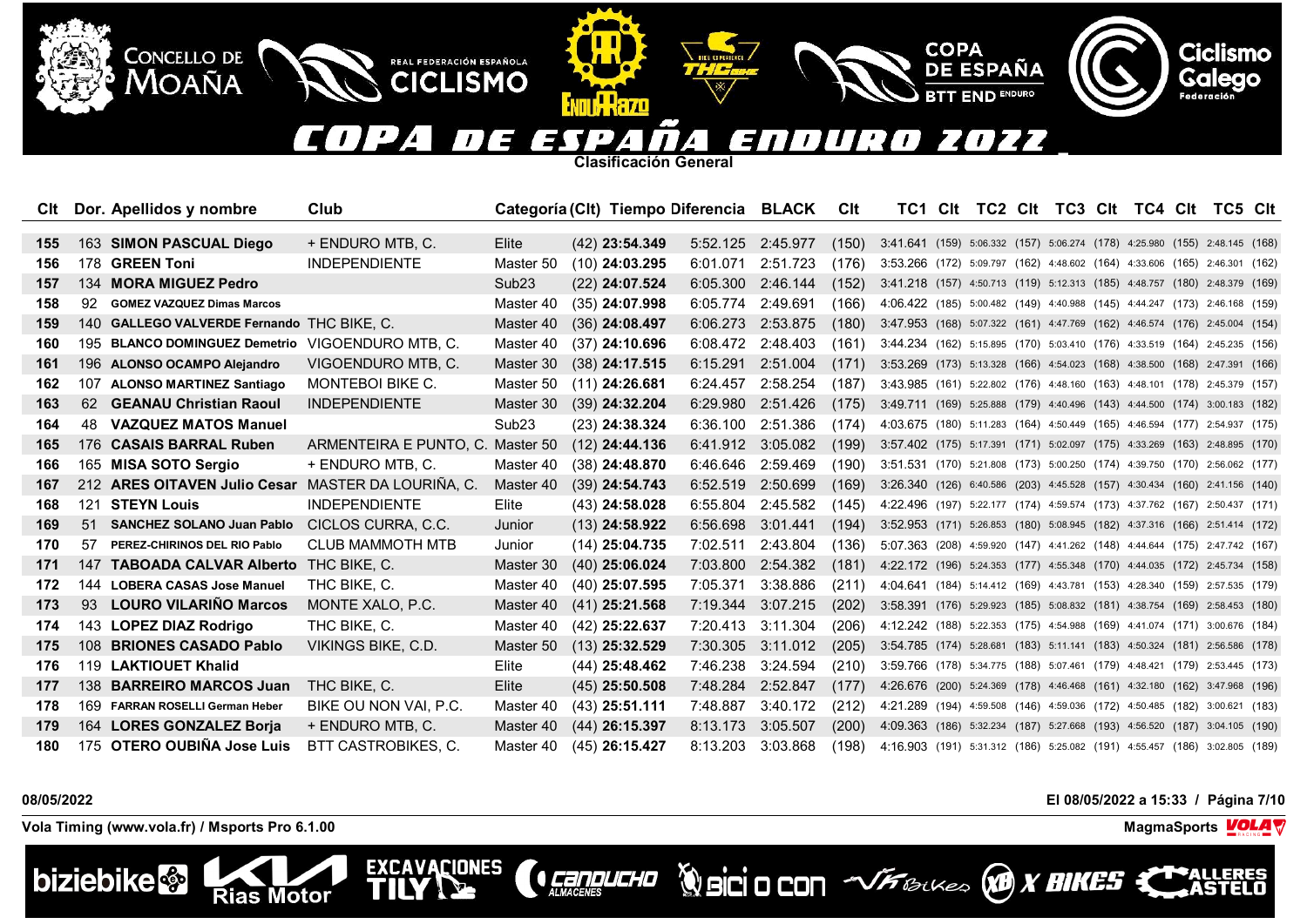#### COPA  $\boldsymbol{\mathcal{L}}$ **FE** 2022 WUR EN  $\sqrt{2}$ EП  $\mathcal{L}$

**COPA** 

**DE ESPAÑA** 

**END ENDURO** 

**Clasificación General**

**MILLLR70** 

REAL FEDERACIÓN ESPAÑOLA

**CICLISMO** 

**EXCAVACIONES** 

TII

| Clt | Dor. Apellidos y nombre         | Club                             |                   | Categoría (Clt) Tiempo Diferencia BLACK |                    |                   | <b>Clt</b> | TC1.                                                                                | Clt | TC2 Clt |  | TC3 CIt TC4 CIt | TC5 Clt |  |
|-----|---------------------------------|----------------------------------|-------------------|-----------------------------------------|--------------------|-------------------|------------|-------------------------------------------------------------------------------------|-----|---------|--|-----------------|---------|--|
|     |                                 |                                  |                   |                                         |                    |                   |            |                                                                                     |     |         |  |                 |         |  |
| 181 | 166 PAIS LORES Francisco Javier | + ENDURO MTB, C.                 |                   | Master 40 (46) 26:29.081                | 8:26.857 2:59.032  |                   | (189)      | 4:09.816 (187) 5:37.519 (189) 5:07.832 (180) 5:28.898 (197) 3:05.984 (191)          |     |         |  |                 |         |  |
| 182 | 96 PLAZA DIAZ Ramon             | LAESPORT C.D.                    | Master 40         | (47) 26:45.479                          | 8:43.255 3:07.231  |                   |            | (203) 4:19.317 (193) 6:08.353 (199) 5:14.426 (188) 4:53.789 (185) 3:02.363 (187)    |     |         |  |                 |         |  |
| 183 | 187 AMORIN PEREZ Jose Antonio   | IN SITU, C.C.                    | Master 40         | $(48)$ 26:48.572                        |                    | 8:46.348 2:58.699 |            | $(188)$ 4:15.305 (190) 5:49.766 (194) 5:37.547 (196) 5:05.321 (191) 3:01.934 (186)  |     |         |  |                 |         |  |
| 184 | 139 PORTELA ROSALES Pedro       | THC BIKE, C.                     | Sub <sub>23</sub> | $(24)$ 27:02.224                        |                    | 9:00.000 3:08.984 | (204)      | 4:35.766 (204) 5:42.783 (192) 5:12.414 (186) 5:21.027 (195) 3:01.250 (185)          |     |         |  |                 |         |  |
| 185 | 233 FREIRE LOPEZ Diego          | KAMIKAZES, C.D.                  | Master 30         | $(41)$ 27:32.973                        |                    | 9:30.749 3:40.188 |            | (213) 4:21.649 (195) 5:29.149 (184) 5:51.058 (199) 5:12.133 (194) 2:58.796 (181)    |     |         |  |                 |         |  |
| 186 | 141 RUIBAL FERNANDEZ Martin     | THC BIKE, C.                     | Junior            | $(15)$ 27:52.924                        |                    | 9:50.700 3:14.758 |            | (208) 4:53.379 (207) 6:08.998 (200) 5:28.773 (195) 5:04.238 (190) 3:02.778 (188)    |     |         |  |                 |         |  |
| 187 | 218 MINGORI TABOAS Alejandro    | TEABIKES, C.                     | Junior            | $(16)$ 27:53.828                        | 9:51.604 3:01.711  |                   |            | (196) 5:29.191 (210) 5:49.383 (193) 5:28.051 (194) 5:11.531 (193) 2:53.961 (174)    |     |         |  |                 |         |  |
| 188 | <b>BAZ MARTINEZ Ruben</b><br>41 | VK BIKES, C.                     | Sub <sub>23</sub> | $(25)$ 28:06.825                        | 10:04.601          | 3:00.843          | (193)      | 4:42.941 (205) 6:01.705 (198) 5:42.500 (197) 5:06.039 (192) 3:32.797 (195)          |     |         |  |                 |         |  |
| 189 | 210 RAMOS ALDREY Yago           | BICIS OLIVEIRA, C.C.             | Elite             | $(46)$ 28:48.273                        | 10:46.049 3:01.973 |                   | (197)      | 4:49.441 (206) 5:53.551 (196) 6:14.320 (201) 5:24.445 (196) 3:24.543 (194)          |     |         |  |                 |         |  |
| 190 | 214 LAGO CARRERA Javier         | QUEBICI-MARCISPORT, C. Master 50 |                   | $(14)$ 33:52.048 15:49.824 2:41.903     |                    |                   |            | $(125)$ 3:22.945 (113) 16:25.086 (205) 4:35.071 (124) 4:10.570 (123) 2:36.473 (113) |     |         |  |                 |         |  |

Ausentes - TC5

|  | 31 GARCIA REBOREDO Pablo CICLOSQUINTENA, C.                   |                           | Elite             |
|--|---------------------------------------------------------------|---------------------------|-------------------|
|  | 40 BARRAL RODRIGUEZ Edgar                                     | CICLOSQUINTENA, C.        | Sub <sub>23</sub> |
|  | 52 ALVAREZ LOPEZ Marcos                                       |                           | Junior            |
|  | 59 POZO GARCIOLO Victor Manuel ASOCIACION C. LA HERRADURA, C. |                           | Master 30         |
|  | 91 GARCIA GUILLLEN Cristo                                     | <b>INDEPENDIENTE</b>      | Master 40         |
|  | 109 CANTOS FERNANDEZ Carlos                                   | <b>BIKE MADRID</b>        | Master 50         |
|  | 155 CASTELO PEREZ Miguel                                      | THC BIKE, C.              | Elite             |
|  | 177 TOBIO REY Miguel                                          | BTT CASTROBIKES, C.       | Master 30         |
|  | 223 GARCIA MOS Sergio                                         | PONTEBIKE TEAM SPORTSKIDS | Elite             |
|  |                                                               |                           |                   |

Abandonos - TC5

| 7 <b>MENDEZ BOUZA Kevin Xoel</b> ROCASPORT GIANT. C.  | Elite | 2:26.793 (35) 2:55.531 (27) |                                                                       |
|-------------------------------------------------------|-------|-----------------------------|-----------------------------------------------------------------------|
| 29 TORRON VAZQUEZ-NOGUEROL Nicolas KOMANCHE, C.       | Elite |                             | 2:28.535 (47) 3:12.332 (73) 4:28.310 (49) 4:16.656 (62) 4:02.422 (98) |
| XTREMBIKE, C.C.<br>30 FERNANDEZ ALVAREZ Victor Manuel | Elite |                             |                                                                       |

**CENDUCHO** 

**08/05/2022 El 08/05/2022 a 15:33 / Página 8/10**

**Vola Timing (www.vola.fr) / Msports Pro 6.1.00 MagmaSports MagmaSports MagmaSports MagmaSports MagmaSports** 

**Rias Motor** 

CONCELLO DE

**MOAÑA** 



**Ciclismo** 

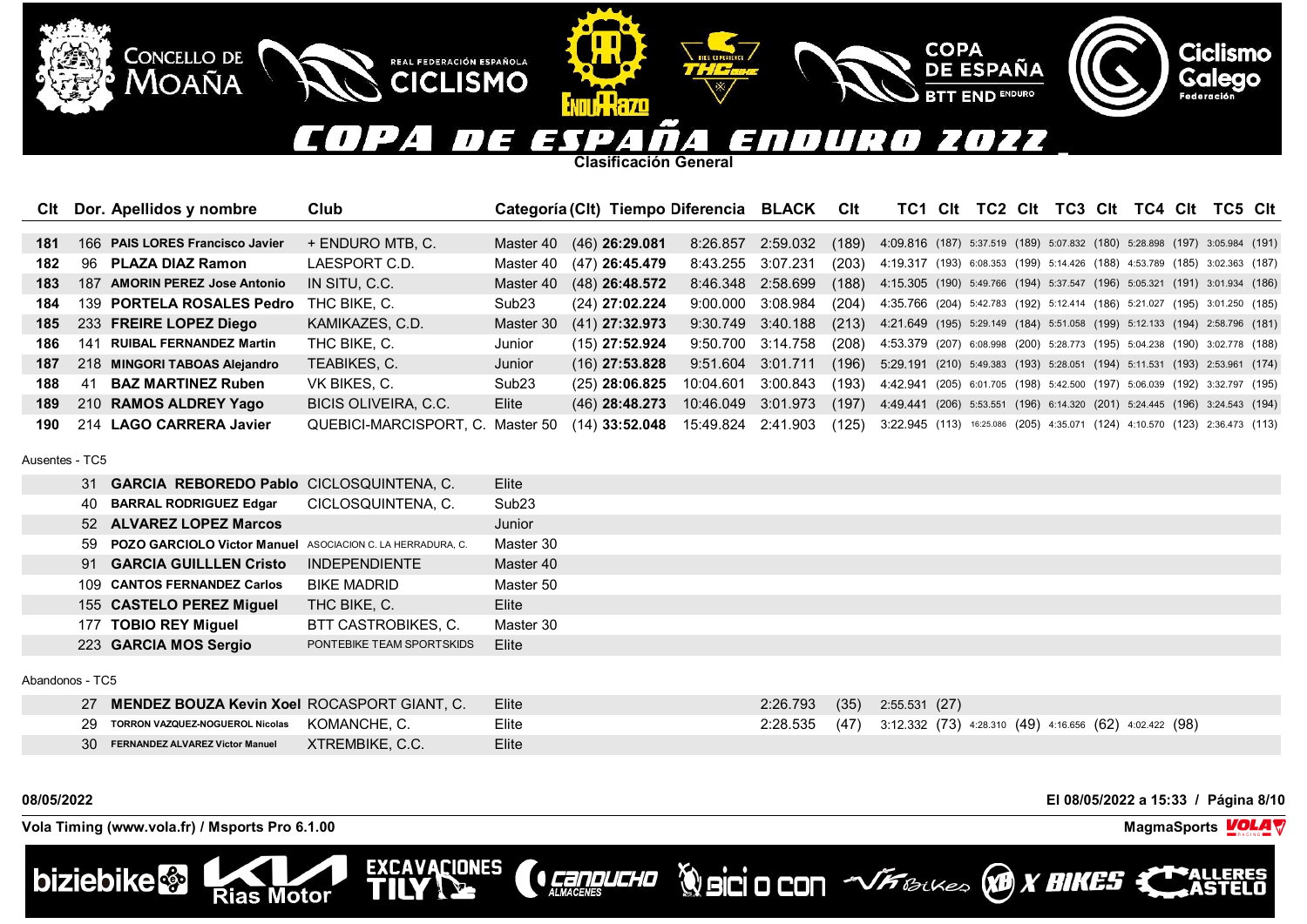#### COPA D E 7022 ESP SNDURD  $\boldsymbol{A}$  .  $\mathbf{I}$  $\overline{A}$

COPA<br>DE ESPAÑA

**BTT END ENDURO** 

**Ciclismo**<br>Galego

**Clasificación General**

**ENDI W Hazo** 

REAL FEDERACIÓN ESPAÑOLA

| Clt |     | Dor. Apellidos y nombre                                   | Club                        | Categoría (Clt) Tiempo Diferencia BLACK Clt |          |       |                                                              |  |  |  | TC1 CIt TC2 CIt TC3 CIt TC4 CIt TC5 CIt |
|-----|-----|-----------------------------------------------------------|-----------------------------|---------------------------------------------|----------|-------|--------------------------------------------------------------|--|--|--|-----------------------------------------|
|     |     |                                                           |                             |                                             |          |       |                                                              |  |  |  |                                         |
|     | 39  | <b>ALVAREZ CASADO Aitor</b>                               | <b>MONTEBOI BIKE C.</b>     | Sub <sub>23</sub>                           | 2:57.176 | (185) | $3:38.910$ (153) 4:19.552 (28)                               |  |  |  |                                         |
|     |     | 47 OTERO CHAPELA Sergio                                   | VK BIKES, C.                | Sub <sub>23</sub>                           | 3:21.770 | (209) | 5:48.512 (211) 6:41.541 (204) 5:57.168 (200) 7:14.848 (198)  |  |  |  |                                         |
|     |     | 71 MADRID GARCIA Ivan                                     | LA DEGOLLADA, CLUB CICLISTA | Master 30                                   | 2:32.289 | (71)  | $3:15.328$ $(87)$ 4:47.009 $(109)$                           |  |  |  |                                         |
|     | 83. | <b>ORTEGA VERDU Jose Juan UN GURU EN MISTER MOON C.C.</b> |                             | Master 40                                   | 2:45.770 | (148) | 5:20.203 (209)                                               |  |  |  |                                         |
|     |     | SILVENTE GARCIA Juan Manuel CICLOS CURRA, C.C.            |                             | Master 40                                   |          |       |                                                              |  |  |  |                                         |
|     | 89  | <b>FERNANDEZ LOPEZ Eduardo</b>                            | IN SITU. C.C.               | Master 40                                   | 2:55.391 | (182) |                                                              |  |  |  |                                         |
|     | 98. | <b>REBOREDA PEREIRA Victor</b>                            | MAIS QUE BICIS, C.C.        | Master 40                                   | 2:56.227 | (184) |                                                              |  |  |  |                                         |
|     |     | 100 VALLE RODRIGUEZ Jesus                                 | JARNACHAS, A.D.             | Master 40                                   |          |       |                                                              |  |  |  |                                         |
|     |     | 110 CAO MOSQUERA Jesus                                    | MONTE XALO, P.C.            | Master 50                                   | 3:01.492 | (195) | 4:15.211 (189) 5:55.302 (197) 5:26.879 (192)                 |  |  |  |                                         |
|     |     | 116 FERNANDEZ CALVO Xoan                                  | DH GALICIA, C.              | Junior                                      | 2:36.461 | (95)  | 3:19.227 (97) 4:50.084 (117) 4:35.531 (126) 4:13.433 (131)   |  |  |  |                                         |
|     |     | 117 PUGA COTO Hugo                                        | AVANZA-O PORRIÑO            | Junior                                      |          |       |                                                              |  |  |  |                                         |
|     |     | 118 CABALEIRO GONZALEZ Hugo                               | A FORNA, A.D.               | Junior                                      | 2:58.070 | (186) | 4:29.473 (201) 5:50.275 (195) 7:01.688 (203)                 |  |  |  |                                         |
|     |     | 122 SAMPEDRO MARIÑO Juan Francisco CICLOSQUINTENA, C.     |                             | Elite                                       |          |       |                                                              |  |  |  |                                         |
|     |     | 142 GRAÑA RODRIGUEZ Iker                                  | THC BIKE, C.                | Junior                                      | 2:55.890 | (183) | 4:03.848 (181) 5:18.216 (172) 5:03.653 (177) 5:00.250 (189)  |  |  |  |                                         |
|     |     | 145 COBAS RODRIGUEZ Martin THC BIKE, C.                   |                             | Sub <sub>23</sub>                           |          |       |                                                              |  |  |  |                                         |
|     |     | 146 PIÑEIRO DURAN Edgar                                   | THC BIKE, C.                | Junior                                      | 2:39.551 | (110) | 4:02.875 (179) 5:13.877 (168) 4:45.571 (158) 4:58.582 (188)  |  |  |  |                                         |
|     |     | 149 JUNCAL RIOBO Luis Manuel                              | THC BIKE, C.                | Master 40                                   | 2:45.024 | (142) | 3:35.156(144)                                                |  |  |  |                                         |
|     |     | 162 REGUEIRO ESTEVEZ David + ENDURO MTB, C.               |                             | Master 30                                   | 2:53.742 | (179) |                                                              |  |  |  |                                         |
|     |     | 182 VILAS BOAS ALVES Vitor Bruno X BIKES, C.C.            |                             | Master 40                                   | 2:34.235 | (83)  |                                                              |  |  |  |                                         |
|     |     | 186 GRANJA MARIÑO Oliver                                  | IN SITU, C.C.               | Master 40                                   | 2:45.598 | (146) | 3:45.621 (165) 5:27.976 (182) 5:13.582 (187) 4:51.340 (183)  |  |  |  |                                         |
|     |     | 205 CORRALES RIANCHO Ivan                                 | DOWNHILL CANTABRIA          | Elite                                       | 2:35.168 | (87)  | 3:25.098 (119) 4:42.351 (87) 7:11.305 (204)                  |  |  |  |                                         |
|     |     | 209 GARCIA NOYA Adrian                                    | BICIS OLIVEIRA, C.C.        | Elite                                       | 2:48.656 | (162) | 4:31.121 (202) 6:30.166 (202) 5:23.063 (190) 13:37.345 (199) |  |  |  |                                         |

# **FEMENINA**

CONCELLO DE<br>MOAÑA

| biziebike & Rias Motor                         | EXCAVACIONES     |                          |          |     | <b>CENNICHO WBCOOL WERE WELKED ANNES CONTELLERES</b>                       |
|------------------------------------------------|------------------|--------------------------|----------|-----|----------------------------------------------------------------------------|
| Vola Timing (www.vola.fr) / Msports Pro 6.1.00 |                  |                          |          |     | MagmaSports <b>VOLA</b>                                                    |
| 08/05/2022                                     |                  |                          |          |     | El 08/05/2022 a 15:33 / Página 9/10                                        |
| 245 YUSTO SANCHEZ Sara                         | LACTEAS COBREROS | Sub23 Fem. (1) 22:02.029 | 2:44.246 | (2) | $3:17.008$ (1) $4:48.520$ (1) $4:33.446$ (2) $4:01.700$ (1) $2:37.109$ (2) |
|                                                |                  |                          |          |     |                                                                            |